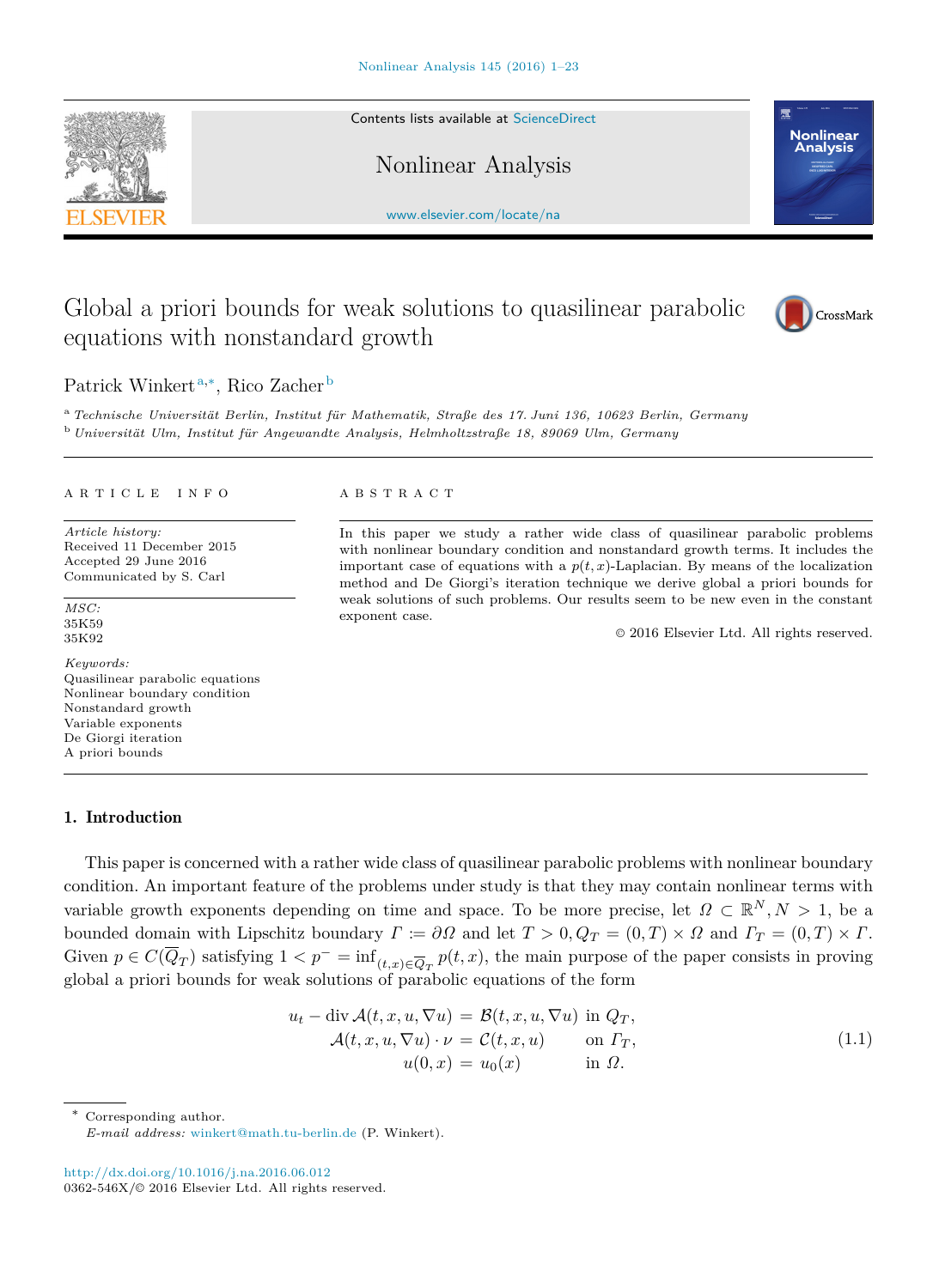Here  $\nu(x)$  denotes the outer unit normal of  $\Omega$  at  $x \in \Gamma$ ,  $u_0 \in L^2(\Omega)$  and the nonlinearities involved  $\mathcal{A}: Q_T \times \mathbb{R} \times \mathbb{R}^N \to \mathbb{R}^N$ ,  $\mathcal{B}: Q_T \times \mathbb{R} \times \mathbb{R}^N \to \mathbb{R}$  and  $\mathcal{C}: \Gamma_T \times \mathbb{R} \to \mathbb{R}$  are assumed to satisfy appropriate  $p(t, x)$ -structure conditions which are stated in hypothesis (H), see below. Our setting includes as a special case parabolic equations with a  $p(t, x)$ -Laplacian, which is given by

$$
\Delta_{p(t,x)} u = \mathrm{div}\left( \left| \nabla u \right|^{p(t,x)-2} \nabla u \right),\,
$$

and which reduces to the  $p(x)$ -Laplacian if  $p(t, x) = p(x)$ , respectively, to the well-known *p*-Laplacian in case  $p(t, x) \equiv p$ .

Nonlinear equations of the type considered in [\(1.1\)](#page-0-3) with variable exponents in the structure conditions are usually termed equations with nonstandard growth. Such equations are of great interest and occur in the mathematical modeling of certain physical phenomena, for example in fluid dynamics (flows of electro-rheological fluids or fluids with temperature-dependent viscosity), in nonlinear viscoelasticity, in image processing and in processes of filtration through porous media, see for example, Acerbi–Mingione–Seregin [\[1\]](#page-21-0), Antontsev–Díaz–Shmarev [\[7\]](#page-21-1), Antontsev–Rodrigues [\[8\]](#page-21-2), Chen–Levine–Rao [\[21\]](#page-22-0), Diening [\[23\]](#page-22-1), Rajagopal–Růžička [\[37\]](#page-22-2), Růžička [\[39\]](#page-22-3) and Zhikov [\[51,](#page-22-4)[52\]](#page-22-5) and the references therein.

Throughout the paper we impose the following conditions.

(H) The functions  $\mathcal{A}: Q_T \times \mathbb{R} \times \mathbb{R}^N \to \mathbb{R}^N$ ,  $\mathcal{B}: Q_T \times \mathbb{R} \times \mathbb{R}^N \to \mathbb{R}$  and  $\mathcal{C}: \Gamma_T \times \mathbb{R} \to \mathbb{R}$  are Carathéodory functions satisfying the subsequent structure conditions:

(H1) 
$$
|\mathcal{A}(t, x, s, \xi)| \le a_0 |\xi|^{p(t, x) - 1} + a_1 |s|^{q_1(t, x) \frac{p(t, x) - 1}{p(t, x)}} + a_2
$$
, a.e. in  $Q_T$ ,  
\n(H2)  $\mathcal{A}(t, x, s, \xi) \cdot \xi \ge a_3 |\xi|^{p(t, x)} - a_4 |s|^{q_1(t, x)} - a_5$ , a.e. in  $Q_T$ ,

(H3) 
$$
|\mathcal{B}(t, x, s, \xi)| \le b_0 |\xi|^{p(t, x) \frac{q_1(t, x) - 1}{q_1(t, x)}} + b_1 |s|^{q_1(t, x) - 1} + b_2
$$
, a.e. in  $Q_T$ ,

(H4) 
$$
|\mathcal{C}(t,x,s)| \leq c_0 |s|^{q_2(t,x)-1} + c_1,
$$
 a.e. in  $\Gamma_T$ ,

for all  $s \in \mathbb{R}$ , all  $\xi \in \mathbb{R}^N$  and with positive constants  $a_i, b_j, c_l$ . Further,  $p \in C(\overline{Q}_T)$  with  $\inf_{(t,x)\in\overline{Q}_T} p(t,x) > 1$  and  $q_1 \in C(Q_T)$  as well as  $q_2 \in C(\Gamma_T)$  are chosen such that

$$
p(t,x) \le q_1(t,x) < p^*(t,x), \quad (t,x) \in \overline{Q}_T,
$$
\n
$$
p(t,x) \le q_2(t,x) < p_*(t,x), \quad (t,x) \in \overline{\Gamma}_T,
$$

with the critical exponents

$$
p^*(t, x) = p(t, x) \frac{N+2}{N},
$$
  $p_*(t, x) = p(t, x) \frac{N+2}{N} - \frac{2}{N}.$ 

(P) The exponent  $p \in C(Q_T)$  is log-Hölder continuous on  $Q_T$ , that is, there exists  $k > 0$  such that

$$
|p(t,x) - p(t',x')| \le \frac{k}{\log\left(e + \frac{1}{|t-t'|+|x-x'|}\right)},
$$

for all  $(t, x), (t', x') \in Q_T$ .

A function  $u: Q_T \to \mathbb{R}$  is called a **weak solution** (**subsolution**, **supersolution**) of problem [\(1.1\)](#page-0-3) if

$$
u \in \mathcal{W} := \left\{ v \in C\left( [0, T]; L^2(\Omega) \right) : |\nabla v| \in L^{p(\cdot, \cdot)}(Q_T) \right\}
$$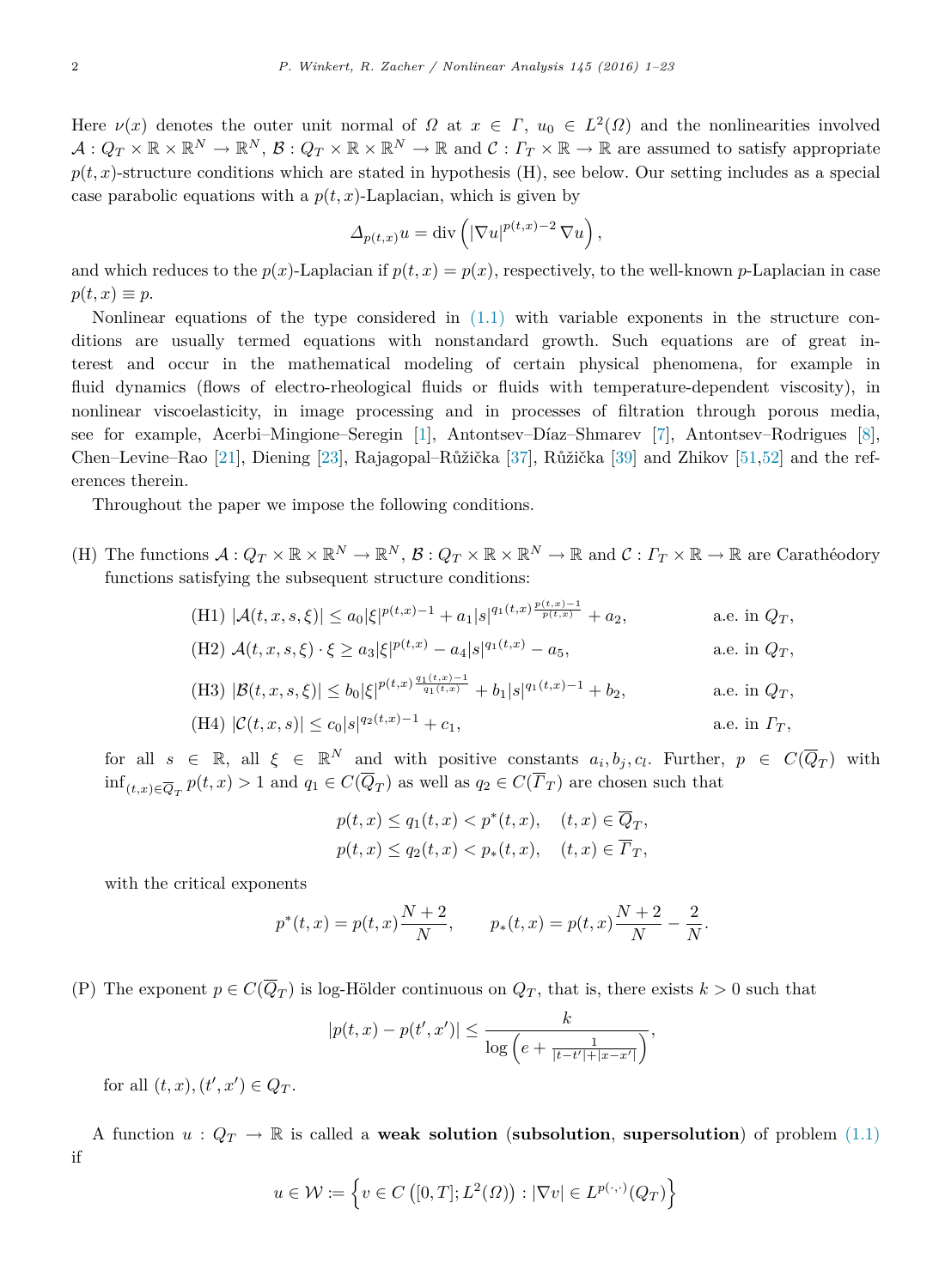such that

$$
-\int_{\Omega} u_0 \varphi dx \Big|_{t=0} - \int_0^T \int_{\Omega} u \varphi_t dx dt + \int_0^T \int_{\Omega} \mathcal{A}(t, x, u, \nabla u) \cdot \nabla \varphi dx dt
$$
  
=  $(\leq, \geq) \int_0^T \int_{\Omega} \mathcal{B}(t, x, u, \nabla u) \varphi dx dt + \int_0^T \int_{\Gamma} \mathcal{C}(t, x, u) \varphi d\sigma dt$  (1.2)

holds for all nonnegative test functions

<span id="page-2-2"></span>
$$
\varphi \in \mathcal{V} := \left\{ \psi \in W^{1,2} \left( [0,T]; L^2(\Omega) \right) : |\nabla \psi| \in L^{p(\cdot,\cdot)}(Q_T) \right\},\
$$

with  $\varphi|_{t=T} = 0$ , where  $d\sigma$  denotes the  $(N-1)$ -dimensional surface measure.

<span id="page-2-0"></span>Using the notation  $y_+ = \max(y, 0)$ , our main result reads as follows.

**Theorem 1.1.** Let the assumptions in (H) and (P) be satisfied. Then there exist positive constants  $\alpha = \alpha(T)$ ,  $\beta = \beta(p, q_1, q_2)$  *and* 

$$
C = C(p, q_1, q_2, a_3, a_4, a_5, b_0, b_1, b_2, c_0, c_1, N, \Omega, T)
$$

*such that the following assertions hold.*

(A) If  $u \in W$  is a weak subsolution of [\(1.1\)](#page-0-3) and if  $u_0 \in L^2(\Omega)$  is essentially bounded above in  $\Omega$ , then both  $\cos \sup_{(0,T)\times \Omega} u$  *and*  $\cos \sup_{(0,T)\times \Omega} u$  *are bounded from above by* 

$$
2^{\alpha} \max \left( \operatorname*{ess\,sup}_{\Omega} u_0, C \left[ 1 + \int_0^T \int_{\Omega} u_+^{q_1(t,x)} dx dt + \int_0^T \int_{\Gamma} u_+^{q_2(t,x)} d\sigma dt \right]^{\beta} \right).
$$

(B) If  $u \in W$  *is a weak supersolution of* [\(1.1\)](#page-0-3) *and if*  $u_0 \in L^2(\Omega)$  *is essentially bounded below in*  $\Omega$ *, then both* ess inf $_{(0,T)\times\Omega}$ *u and* ess inf $_{(0,T)\times\Gamma}$ *u are bounded from below by* 

$$
-2^{\alpha} \max \left(-\operatorname*{ess\,inf}_{\Omega} u_0, C \left[1 + \int_0^T \int_{\Omega} (-u)_+^{q_1(t,x)} dx dt + \int_0^T \int_{\Gamma} (-u)_+^{q_2(t,x)} d\sigma dt\right]^\beta \right).
$$

Note that the assumptions of [Theorem 1.1](#page-2-0) imply that the bounds given in Part (A) and (B) are finite. In fact, for  $u \in \mathcal{W}$  the finiteness of the integral terms in (A) and (B) can be seen by means of localization (*p* is continuous) and the parabolic embeddings from [Proposition 2.5.](#page-7-0)

Since a weak solution of  $(1.1)$  is both, a weak subsolution and a weak supersolution of  $(1.1)$ , an important consequence of [Theorem 1.1](#page-2-0) is stated in the following corollary.

<span id="page-2-1"></span>**Corollary 1.2.** Let the assumptions (H) and (P) be satisfied and let  $u_0 \in L^{\infty}(\Omega)$ . Then, every weak solution  $u \in \mathcal{W}$  *of* [\(1.1\)](#page-0-3) *is essentially bounded both in*  $(0,T) \times \Omega$  *and on*  $(0,T) \times \Gamma$  *(the latter w.r.t. the surface measure on* Γ*), and the estimates in* (A) *and* (B) *from [Theorem](#page-2-0)* 1.1 *give a lower and an upper bound of u on*  $(0, T) \times \Omega$  *and*  $(0, T) \times \Gamma$ *, respectively.* 

In case that *p* does not depend on *t*, the following result is valid.

Theorem 1.3. *If the exponent p is independent of t, then the statements in [Theorem](#page-2-0)* 1.1 *and [Corollary](#page-2-1)* 1.2 *remain true without assuming condition* (P)*.*

The first novelty of our paper is the fact that we present a priori bounds for very general parabolic equations with nonlinear boundary condition and involving nonlinearities that fulfill nonstandard growth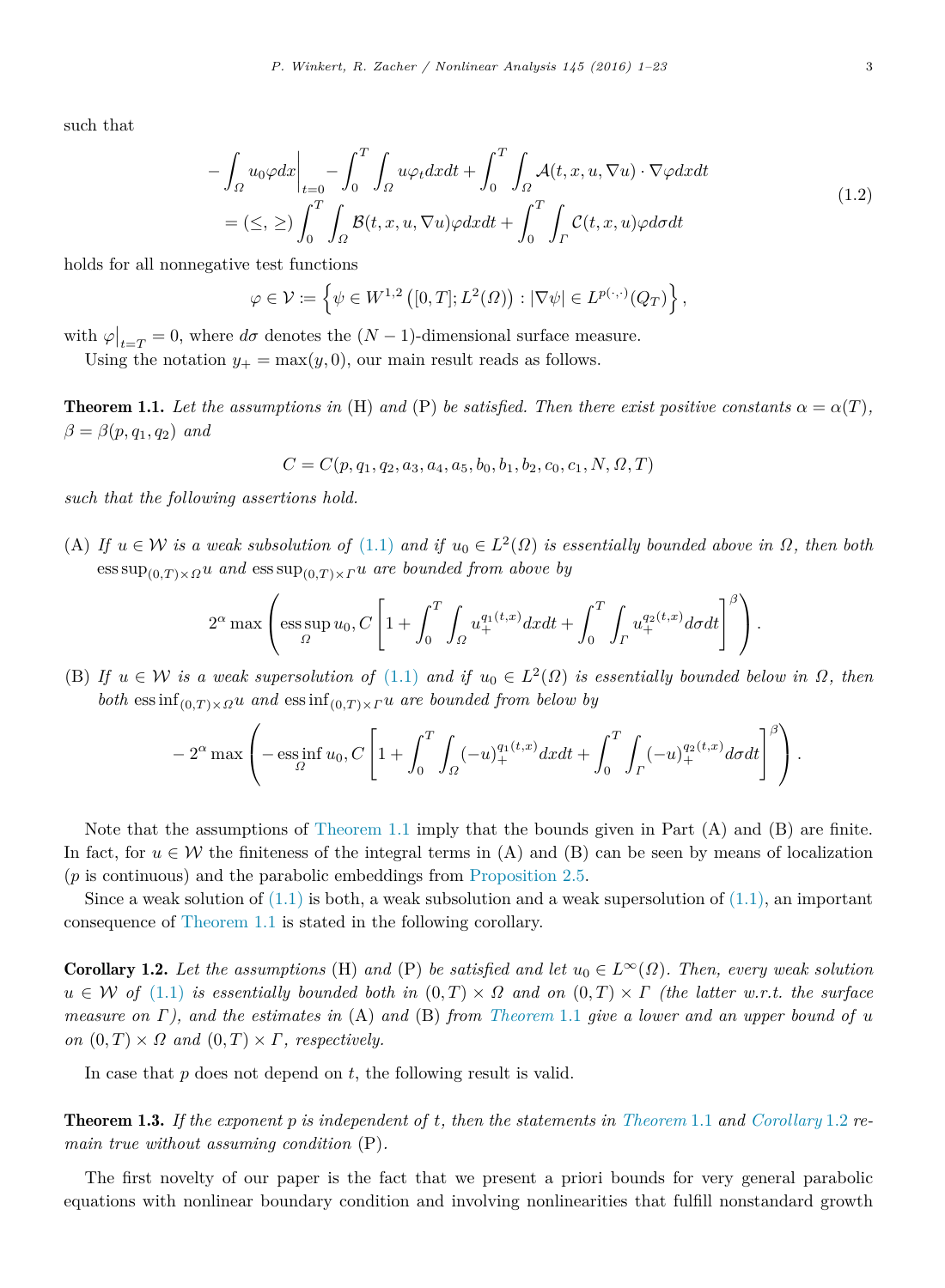conditions with a variable exponent function *p* depending on time and space. In order to prove such bounds we obtain several results of independent interest. Indeed, although we were looking intensively in the literature, we could not find a version of the Gagliardo–Nirenberg inequality proved in [Theorem 2.3\(](#page-5-0)2), which we needed to get the parabolic embedding stated in [Proposition 2.5](#page-7-0) with the critical exponent

$$
p_* = p\frac{N+2}{N} - \frac{2}{N}, \quad p > 1.
$$

From the proof of [Proposition 2.5](#page-7-0) we directly deduce that  $p_*$  is indeed optimal. It seems that such a critical exponent for parabolic boundary estimates is not known so far even in the constant exponent case.

Another novelty of this work is a modified technique in order to obtain a suitable time regularization corresponding to  $(1.1)$ . This leads to a new equivalent weak formulation based on so-called smoothing operators, which replace the well-known Steklov averages in the constant exponent case. Note that in our approach the log-Hölder continuity  $(P)$  is only required for the time regularization. It is not needed for the estimates that are derived from the basic truncated energy estimates in Section [4,](#page-10-0) here continuity of *p* is sufficient. In the case that  $p$  does not depend on  $t$  we can drop the log-Hölder continuity condition. Here one can use the well-known Steklov averaging technique, and it is sufficient to merely assume continuity of the function *p*. The present work can be seen as a nontrivial generalization of the elliptic case studied by the authors in  $[45, 46]$  $[45, 46]$  $[45, 46]$  to the parabolic one.

As mentioned in the beginning, in recent years there has been a growing interest in the study of elliptic and parabolic problems involving nonlinearities that have nonstandard growth. Local boundedness and interior Hölder continuity of weak solutions to parabolic equations of the form

<span id="page-3-2"></span>
$$
u_t - \operatorname{div}\left(|\nabla u|^{p(t,x)-2}\nabla u\right) = 0\tag{1.3}
$$

have been proved by Xu–Chen [\[47,](#page-22-8) Theorems 2.2 and 2.3], where  $p : [0, T) \times \Omega \to \mathbb{R}$  is a measurable function satisfying

<span id="page-3-0"></span>
$$
1 < p_1 \le p(t, x) \le p_2 < \infty, \quad |p(t, x) - p(s, y)| \le \frac{C_1}{\log(|x - y| + C_2|t - s|^{p_2})^{-1}} \tag{1.4}
$$

for any  $(t, x)$ ,  $(s, y) \in [0, T) \times \Omega$  such that  $|x - y| < \frac{1}{2}$  and  $|t - s| < \frac{1}{2}$  with positive constants  $p_1, p_2, C_1, C_2$ . The idea in the proof is to apply a modified version of Moser's iteration. Note that the second inequality in  $(1.4)$  is different from ours stated in  $(P)$ . Bögelein–Duzaar [\[19\]](#page-21-3) established local Hölder continuity of the spatial gradient of weak solutions to the parabolic system

$$
u_t - \operatorname{div}\left(a(t, x) \left|\nabla u\right|^{p(t, x)-2} \nabla u\right) = 0,
$$

in the sense that  $\nabla u \in C^{0;\frac{\alpha}{2},\alpha}_{\text{loc}}$  for some  $\alpha \in (0,1]$  provided the functions *p* and *a* satisfy a Hölder continuity property. An extension of this result to systems with nonhomogenous right-hand sides of the form

<span id="page-3-1"></span>
$$
u_t - \operatorname{div}\left(a(t,x)\left|\nabla u\right|^{p(t,x)-2}\nabla u\right) = \operatorname{div}\left(\left|F\right|^{p(t,x)-2}F\right),\tag{1.5}
$$

could be achieved by Yao  $[49]$  (see also Yao  $[48]$ ). Baroni–Bögelein [\[16\]](#page-21-4) have shown that the spatial gradient  $\nabla u$  of the solution to [\(1.5\)](#page-3-1) is as integrable as the right-hand side F, that is

$$
|F|^{p(\cdot)} \in L^{q}_{\text{loc}} \Longrightarrow |\nabla u|^{p(\cdot)} \in L^{q}_{\text{loc}} \quad \text{for any } q > 1.
$$

We also mention a similar result of Bögelein–Li [\[20\]](#page-22-11) concerning higher integrability for very weak solutions to certain degenerate parabolic systems. Partial regularity for parabolic systems like [\(1.3\)](#page-3-2) has been obtained by Duzaar–Habermann in [\[25\]](#page-22-12).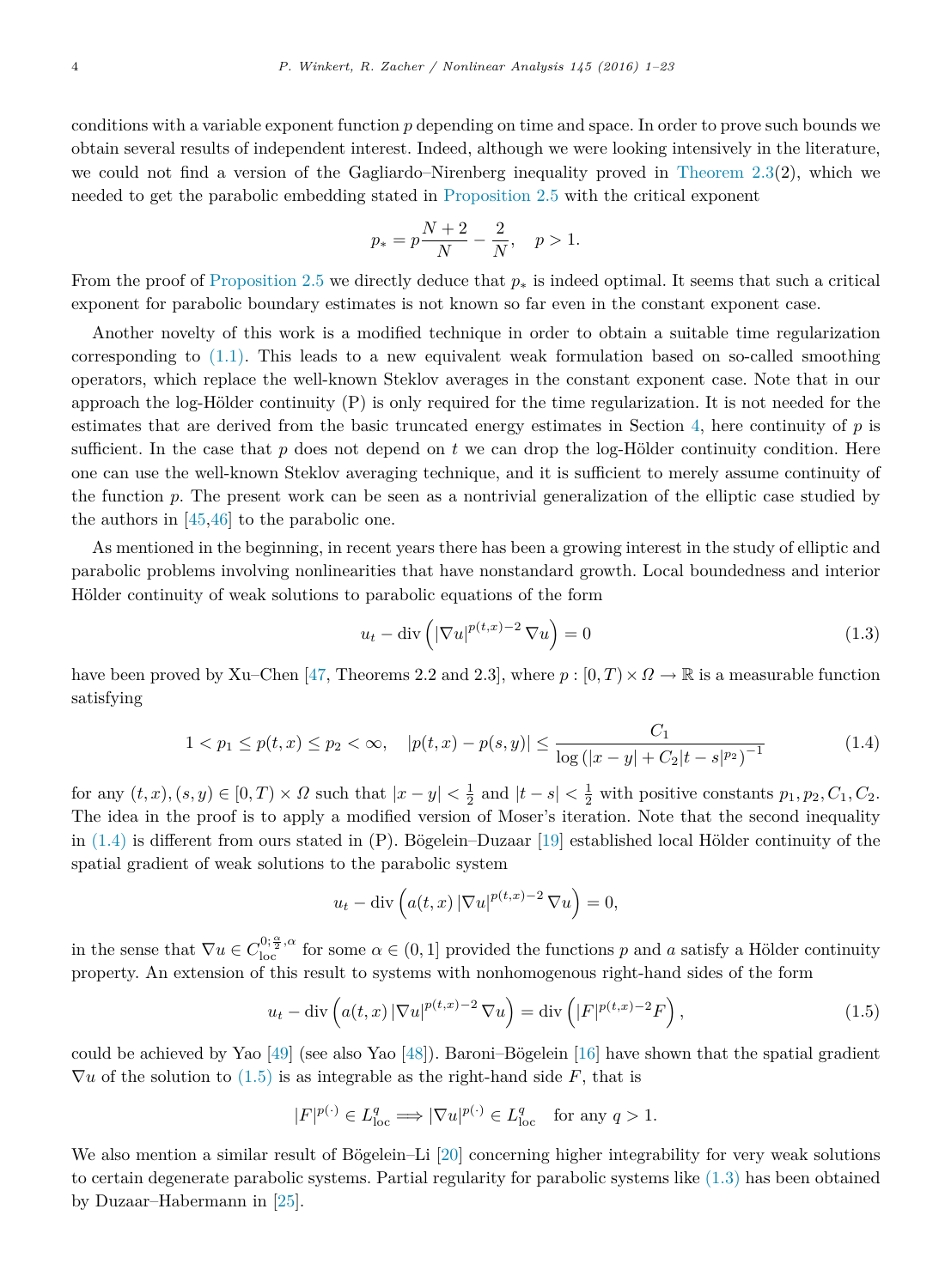Global and local in time *L*∞-bounds for weak solutions in suitable Orlicz–Sobolev spaces to the following anisotropic parabolic equations

$$
\begin{cases} u_t - \sum_i D_i \left[ a_i(z, u) | D_i u |^{p_i(z) - 2} D_i u + b_i(z, u) \right] + d(z, u) = 0 & \text{in } (0, T] \times \Omega, \\ u = 0 & \text{on } \Gamma_T, \qquad u(0, x) = u_0(x) & \text{in } \Omega, \end{cases}
$$

with  $z = (t, x) \in (0, T] \times \Omega$  has been derived by Antontsev–Shmarev [\[10\]](#page-21-5). Concerning existence results to certain problems involving nonlinearity terms with  $p(t, x)$ -structure conditions we refer to the papers of Alkhutov–Zhikov [\[3,](#page-21-6)[4\]](#page-21-7), Antontsev [\[5\]](#page-21-8), Antontsev–Chipot–Shmarev [\[6\]](#page-21-9), Antontsev–Shmarev [\[9,](#page-21-10)[14,](#page-21-11)[13,](#page-21-12)[12\]](#page-21-13), Bauzet–Vallet–Wittbold–Zimmermann [\[17\]](#page-21-14), Guo–Gao [\[29\]](#page-22-13), Zhikov [\[53\]](#page-22-14) and the references therein. We also mention the recent monograph of Antontsev–Shmarev [\[15\]](#page-21-15) about several results to evolution partial differential equations with nonstandard growth conditions.

In the stationary case with  $p = p(x)$  merely continuous, the authors of this paper established global a priori bounds for weak solutions to equations of the form

<span id="page-4-0"></span>
$$
-\operatorname{div} \mathcal{A}(x, u, \nabla u) = \mathcal{B}(x, u, \nabla u) \quad \text{in } \Omega, \qquad \mathcal{A}(x, u, \nabla u) \cdot \nu = \mathcal{C}(x, u) \quad \text{on } \Gamma,
$$
\n(1.6)

involving nonlinearities with suitable  $p(x)$ -structure conditions via De Giorgi iteration combined with localization, see [\[45](#page-22-6)[,46\]](#page-22-7). Local boundedness of solutions to the equation

$$
-\operatorname{div} \mathcal{A}(x, u, \nabla u) = \mathcal{B}(x, u, \nabla u) \quad \text{in } \Omega,
$$

has been studied by Fan-Zhao [\[26\]](#page-22-15) and Gasiński-Papageorgiou (see [\[28,](#page-22-16) Proposition 3.1]) proved global a priori bounds for weak solutions to the equation

$$
-\Delta_{p(x)}u = g(x, u) \text{ in } \Omega, \qquad \frac{\partial u}{\partial \nu} = 0 \text{ on } \Gamma,
$$

where the Carathéodory function  $g: \Omega \times \mathbb{R} \to \mathbb{R}$  satisfies a subcritical growth condition and  $p \in C^1(\overline{\Omega})$ with  $1 < \min_{x \in \overline{\Omega}} p(x)$ . We also mention the works of You [\[50\]](#page-22-17) ( $C^{\alpha}$ -regularity) and Skrypnik [\[40\]](#page-22-18) (regularity near a nonsmooth boundary) concerning parabolic equations with nonstandard growth. Existence results for  $p(x)$ -structure equations from different angles  $(L^1$ -data, blow up, anisotropic) can be found, for example in the papers of Antontsev–Shmarev [\[11\]](#page-21-16), Bendahmane–Wittbold–Zimmermann [\[18\]](#page-21-17) and Pinasco [\[35\]](#page-22-19), see also the references therein.

Finally,  $L^{\infty}$ -estimates for solutions of [\(1.6\)](#page-4-0) in case  $p(x) \equiv p$  with  $q_1(x) = q_2(x) \equiv p$  have been established by the first author in [\[42,](#page-22-20)[43\]](#page-22-21) following Moser's iteration technique (for constant *p* see also Pucci–Servadei [\[36\]](#page-22-22)).

The paper is organized as follows. Section [2](#page-4-1) collects some basic properties of the corresponding function spaces, states new interpolation inequalities and provides certain parabolic embedding results, which will be used in later considerations. In Section [3](#page-8-0) we introduce associated smoothing operators to derive a regularized weak formulation of  $(1.1)$ . Based on this, in Section [4](#page-10-0) we prove truncated energy estimates and give the complete proof of [Theorem 1.1](#page-2-0) by applying De Giorgi iteration along with localization.

#### <span id="page-4-1"></span>2. Preliminaries and hypotheses

Let  $\Omega \subset \mathbb{R}^N$  be a bounded domain,  $T > 0$  and  $Q_T = (0, T) \times \Omega$ . For  $p \in C(\overline{Q}_T)$  we denote by  $L^{p(\cdot,\cdot)}(Q_T)$ the variable exponent Lebesgue space which is defined by

$$
L^{p(\cdot,\cdot)}(Q_T) = \left\{ u \mid u: Q_T \to \mathbb{R} \text{ is measurable and } \int_{Q_T} |u|^{p(t,x)} dx dt < +\infty \right\}
$$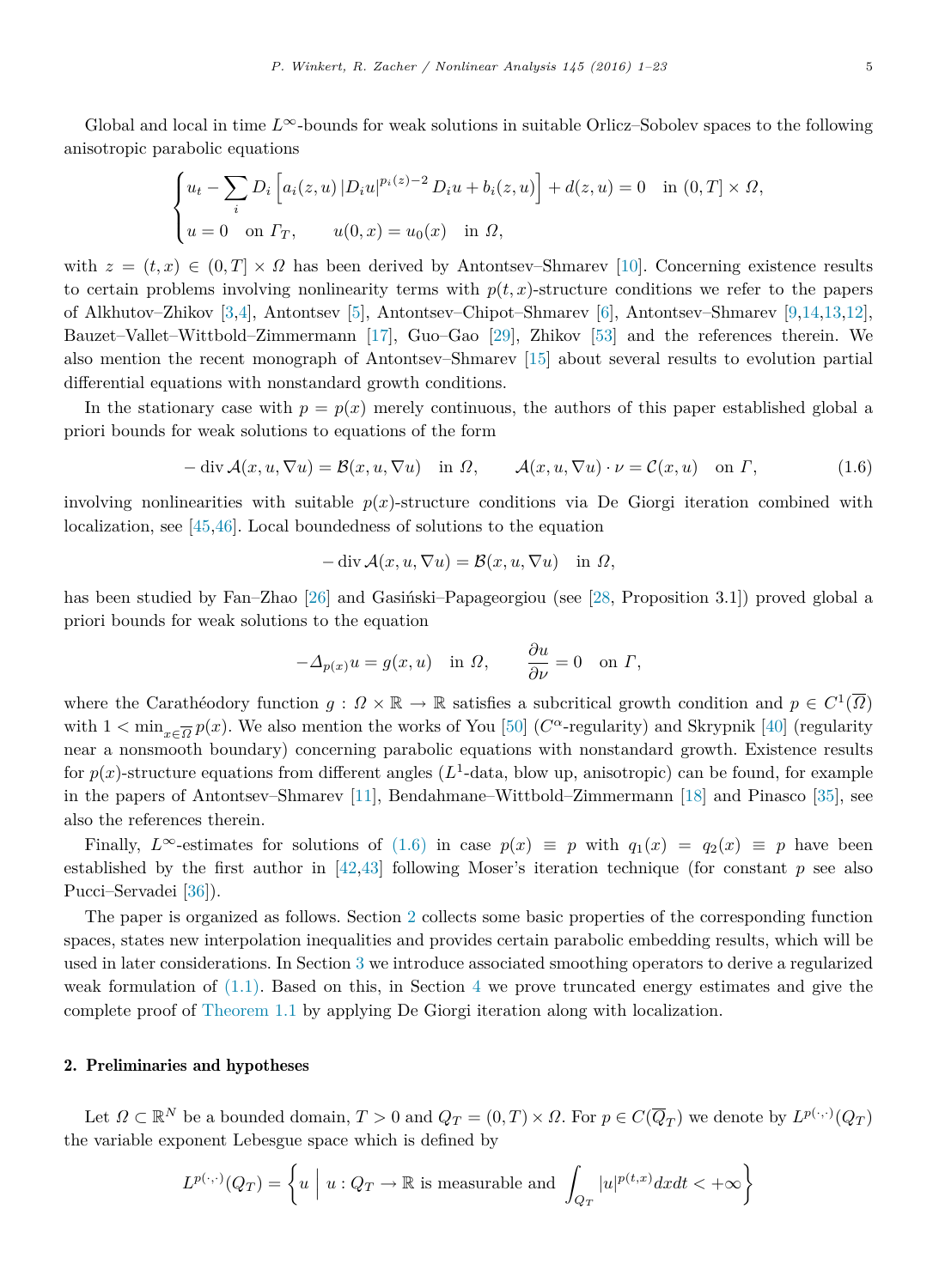equipped with the Luxemburg norm

$$
||u||_{L^{p(\cdot,\cdot)}(Q_T)} = \inf \left\{ \tau > 0 : \int_{Q_T} \left| \frac{u(t,x)}{\tau} \right|^{p(t,x)} dx dt \le 1 \right\}.
$$

It is well known that  $L^{p(\cdot,\cdot)}(Q_T)$  is a reflexive Banach space provided that  $p^- := \min_{\overline{Q}_T} p > 1$ . For more information and basic properties on variable exponent spaces we refer the reader to the papers of Fan–Zhao [\[27\]](#page-22-23), Kováčik–Rákosník [\[32\]](#page-22-24) and the monograph of Diening–Harjulehto–Hästö-Růžička [\[24\]](#page-22-25).

The next result concerns the Gagliardo–Nirenberg multiplicative embedding inequality. First we state the following proposition on a version of a fractional Gagliardo–Nirenberg inequality (see Hajaiej–Molinet–Ozawa–Wang [\[30,](#page-22-26) Proposition 4.2]).

<span id="page-5-1"></span>**Proposition 2.1.** Let  $1 < \hat{p}, p_0, p_1 < \infty, s, \hat{s}_1 \geq 0, 0 \leq \theta \leq 1$  and denote by  $H^s_{\hat{p}}(\mathbb{R}^N) := (I - \Delta)^{-\frac{s}{2}} L^{\hat{p}}(\mathbb{R}^N)$  the *Bessel potential space. Then there exists a positive constant*  $\tilde{C}$  *such that the inequality* 

$$
||u||_{H_{\hat{p}}^{s}(\mathbb{R}^{N})} \leq \tilde{C}||u||_{H_{p_{1}}^{\hat{s}_{1}}(\mathbb{R}^{N})}^{\theta}||u||_{L^{p_{0}}(\mathbb{R}^{N})}^{1-\theta}
$$

*holds if*

$$
\frac{N}{\hat{p}} - s = \theta \left( \frac{N}{p_1} - \hat{s}_1 \right) + (1 - \theta) \frac{N}{p_0}, \quad \text{and} \quad s \le \theta \hat{s}_1.
$$

<span id="page-5-2"></span>**Remark 2.2.** Let  $\Omega \subset \mathbb{R}^N$  be a bounded domain with Lipschitz boundary. Then the statement of [Proposition 2.1](#page-5-1) remains true when replacing  $\mathbb{R}^N$  by  $\Omega$  and restricting  $s, \hat{s}_1$  to the interval [0, 1]. This follows from [Proposition 2.1](#page-5-1) by means of extension (from  $\Omega$  to the whole space  $\mathbb{R}^N$ ) and restriction. Recall that for any bounded Lipschitz domain  $\Omega$  there exists a bounded linear extension operator from  $H_p^1(\Omega)$  to  $H_p^1(\mathbb{R}^N)$ (see e.g. Adams [\[2\]](#page-21-18)) and that this property carries over to the case of Bessel potential spaces  $H_p^s$  with  $s \in [0, 1]$ , by interpolation.

With the help of [Proposition 2.1](#page-5-1) and [Remark 2.2](#page-5-2) we can now obtain the subsequent two interpolation (and trace) inequalities. The first one is well known, whereas we could not find any source for the second inequality, which is of vital importance with regard to sharp boundary estimates.

<span id="page-5-0"></span>**Theorem 2.3.** Let  $\Omega \subset \mathbb{R}^N$ ,  $N > 1$ , be a bounded domain with Lipschitz boundary  $\Gamma := \partial \Omega$  and let  $u \in W^{1,p}(\Omega)$  *with*  $1 < p < \infty$ *.* 

(1) *For every fixed*  $s_1 \in (1,\infty)$  *there exists a constant*  $C_{\Omega} > 0$  *depending only upon*  $N, p$  *and*  $s_1$  *such that* 

$$
||u||_{L^{q_1}(\Omega)} \leq C_{\Omega} ||u||_{W^{1,p}(\Omega)}^{\alpha_1} ||u||_{L^{s_1}(\Omega)}^{1-\alpha_1},
$$

*where*  $\alpha_1 \in [0,1]$  *and*  $q_1 \in (1,\infty)$  *are linked by* 

$$
\frac{N}{q_1} = \alpha_1 \left( \frac{N}{p} - 1 \right) + (1 - \alpha_1) \frac{N}{s_1}.
$$

(2) *For every fixed*  $s_2 \in (1,\infty)$  *there exists a constant*  $C_\Gamma > 0$  *depending only upon*  $N, p$  *and*  $s_2$  *such that* 

$$
||u||_{L^{q_2}(\Gamma)} \leq C_{\Gamma} ||u||_{W^{1,p}(\Omega)}^{\alpha_2} ||u||_{L^{s_2}(\Omega)}^{1-\alpha_2},
$$

*where*  $\alpha_2 \in [0,1]$  *and*  $q_2 \in (1,\infty)$  *are linked by* 

$$
\frac{N-1}{q_2} = \alpha_2 \left( \frac{N}{p} - 1 \right) + (1 - \alpha_2) \frac{N}{s_2} \quad and \quad \alpha_2 > \frac{1}{q_2}.
$$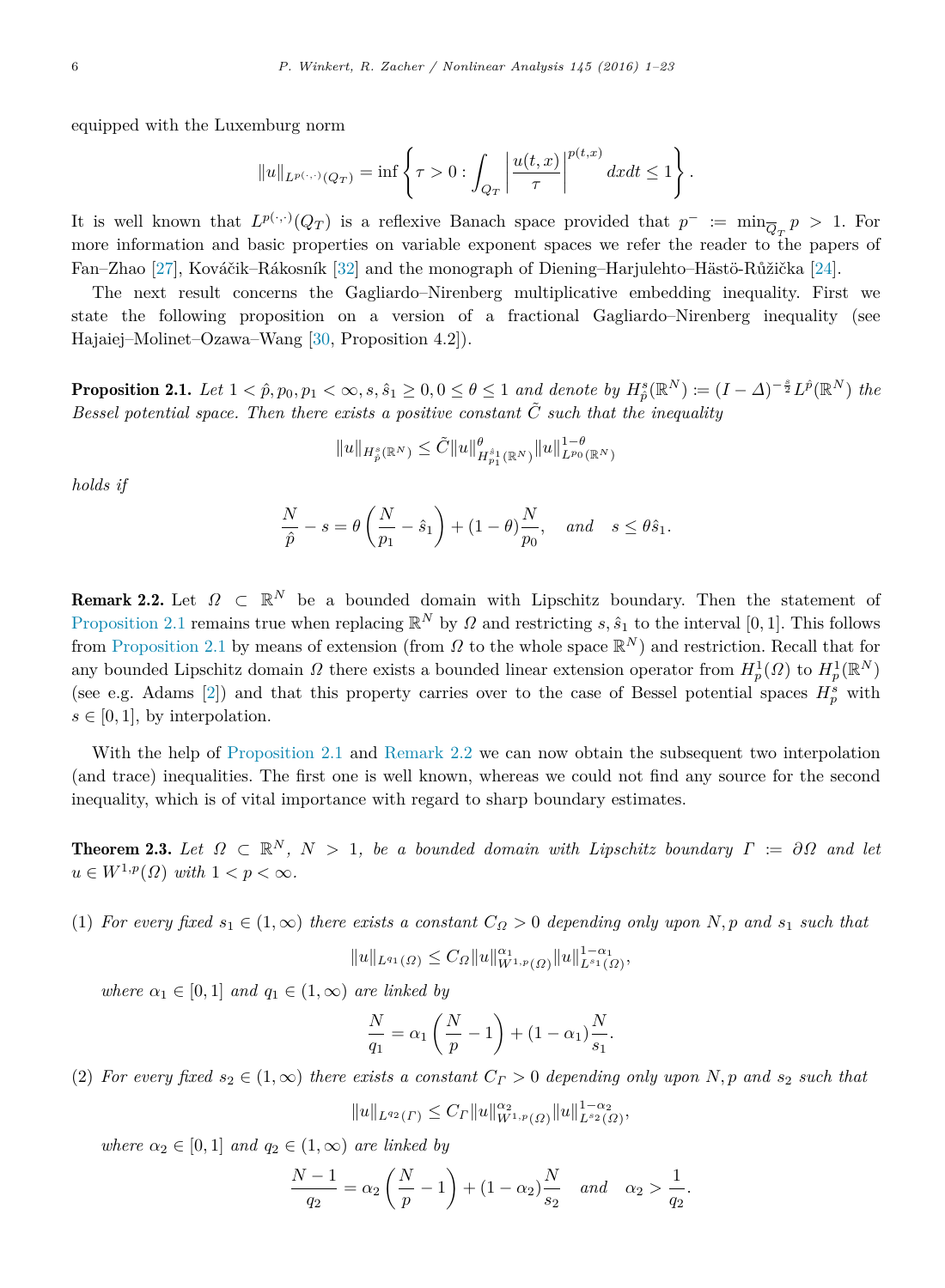**Proof.** We may apply [Proposition 2.1](#page-5-1) and [Remark 2.2](#page-5-2) with  $s = 0, \hat{p} = q_1, \hat{s}_1 = 1, p_1 = p, p_0 = s_1$  and  $\alpha_1 = \theta$ . This yields the assertion of (1). Let us prove part (2). Since  $\alpha_2 > \frac{1}{q_2}$  we may fix a real number *r* such that  $\frac{1}{q_2}$  <  $r$  <  $\alpha_2$ . Then we choose the number *q* such that

<span id="page-6-2"></span><span id="page-6-0"></span>
$$
\frac{r}{N} - \frac{1}{q} = -\frac{N-1}{Nq_2}.\tag{2.1}
$$

From  $(2.1)$  we see that  $rq < N$  and

$$
q = \frac{Nq_2}{rq_2 + N - 1}.
$$

Due to  $\frac{1}{q_2} < r$  we have  $q < q_2$  and since  $N > 1$  we derive  $rq > 1$  thanks to the representation in [\(2.1\).](#page-6-0) Then, the embedding

$$
F_{q2}^r(\Omega) \hookrightarrow B_{qq}^{r-\frac{1}{q}}(\Gamma) \tag{2.2}
$$

is continuous (see Triebel [\[41,](#page-22-27) Section 3.3.3]), where  $B_{qq}^r$  denotes the Besov space, which coincides with the Sobolev Slobodeckij space  $W_q^r$  ( $r \in (0,1)$ ) and  $F_{q2}^r$  stands for the Lizorkin–Triebel space which coincides with the Bessel potential space  $H_q^r$  (see Triebel [\[41,](#page-22-27) Section 2.3.5]). In Triebel [41, Section 3.3.3], a  $C^{\infty}$ -domain is required, but it is known that if  $r = m + \iota$  with  $m \in \mathbb{N}_0$  and  $0 \leq \iota < 1$ , the embedding is still valid if  $\Gamma \in \mathbb{C}^{m,1}$ . Since in our case  $r < 1$  we only need a Lipschitz boundary, that means  $\Gamma \in \mathbb{C}^{0,1}$ . By virtue of the Sobolev embedding theorem for fractional order spaces it follows

$$
B_{qq}^{r-\frac{1}{q}}(\Gamma) \hookrightarrow L^{q_2}(\Gamma) \quad \text{for } q \le q_2 \le q^* \text{ with } q^* = \begin{cases} \frac{(N-1)q}{N-rq} & \text{if } rq < N, \\ \tilde{q} \in [q,\infty) & \text{if } rq \ge N, \end{cases} \tag{2.3}
$$

(see Adams [\[2,](#page-21-18) Theorem 7.57]). Combining  $(2.1)$ – $(2.3)$  we find a positive constant  $\hat{C}_1$  such that

<span id="page-6-1"></span>
$$
||u||_{L^{q_2}(\Gamma)} \leq \hat{C}_1 ||u||_{F_{q_2}^r(\Omega)} \quad \text{with } \frac{r}{N} - \frac{1}{q} = -\frac{N-1}{Nq_2}.
$$
 (2.4)

Now we may apply [Proposition 2.1](#page-5-1) and [Remark 2.2](#page-5-2) with  $s = r, p = q, s_1 = 1, p_1 = p$  and  $p_0 = s_2$  which results in

$$
||u||_{H_q^r(\Omega)} \leq C||u||_{W^{1,p}(\Omega)}^{\theta} ||u||_{L^{s_2}(\Omega)}^{1-\theta}
$$

with

$$
r - \frac{N}{q} = \theta \left( 1 - \frac{N}{p} \right) + (1 - \theta) \left( -\frac{N}{s_2} \right) \quad \text{and} \quad r \le \theta. \tag{2.5}
$$

Since  $H_q^r = F_{q2}^r$  we obtain the assertion in (2) from  $(2.4)$ – $(2.5)$  with  $\alpha_2 = \theta$ .

**Remark 2.4.** (i) If  $p \neq \frac{Ns_1}{N+s_1}$  and  $p \neq \frac{Ns_2}{N+s_2}$ , respectively, the exponents  $\alpha_1$  and  $\alpha_2$  are given by

$$
\alpha_1 = \left(\frac{1}{s_1} - \frac{1}{q_1}\right) \left(\frac{1}{N} - \frac{1}{p} + \frac{1}{s_1}\right)^{-1},
$$
  

$$
\alpha_2 = \left(\frac{1}{s_2} - \frac{N-1}{Nq_2}\right) \left(\frac{1}{N} - \frac{1}{p} + \frac{1}{s_2}\right)^{-1}.
$$

(ii) Note that in the second part of [Theorem 2.3,](#page-5-0) the choice  $s_2 = q_2 = p$  is not admissible, as this leads to  $\alpha_2 = \frac{1}{p}$ , so that the condition  $\alpha_2 > \frac{1}{q_2}$  is violated. However, the theorem still provides a similar estimate of the  $L^p(\Gamma)$ -norm from above in terms of the  $W^{1,p}(\Omega)$ - and  $L^p(\Omega)$ -norm. In fact, take  $q_2 = p + \varepsilon$  with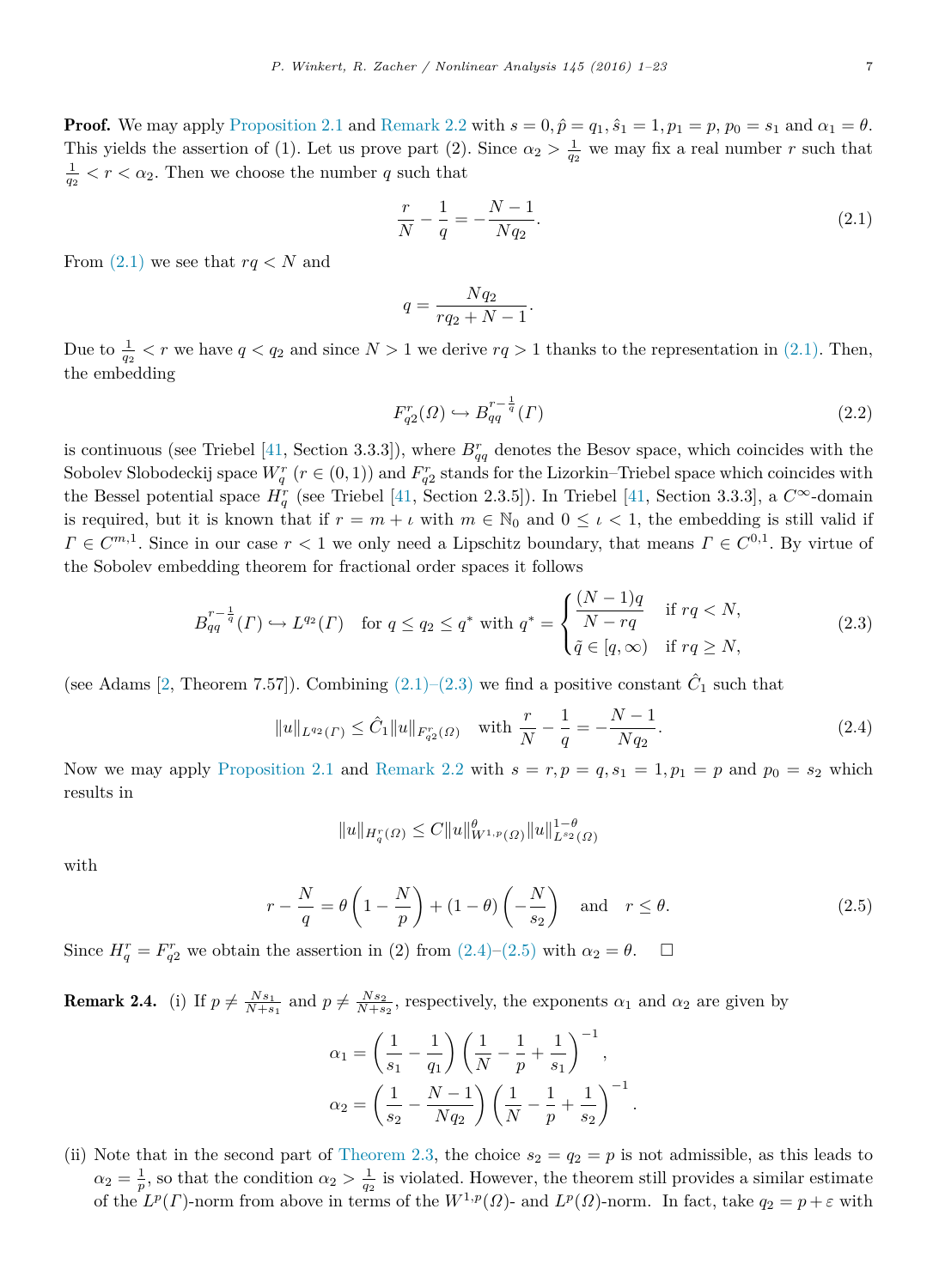small  $\varepsilon > 0$  and simply apply Hölder's inequality and the second part of [Theorem 2.3](#page-5-0) to see this. We refer to a paper of the first author [\[44,](#page-22-28) Proof of Proposition 2.1] for a similar result.

As a consequence of [Theorem 2.3](#page-5-0) we obtain two parabolic embedding inequalities which will be useful in later considerations. The first one should be well known, see e.g. Chapter I in DiBenedetto [\[22\]](#page-22-29), which contains several variants of it (e.g. in the special case of vanishing boundary traces). However, we could not find any reference for the second one, which plays an important role in deriving optimal parabolic boundary estimates.

**Proposition 2.5.** Let  $\Omega \subset \mathbb{R}^N$ ,  $N > 1$ , be a bounded domain with Lipschitz boundary  $\Gamma := \partial \Omega$ . Let  $T > 0$ *and*  $1 < p < \infty$ *.* 

(1) *There exists a constant*  $C_{\Omega} > 0$  *which is independent of T such that* 

<span id="page-7-0"></span>
$$
\int_0^T \int_{\Omega} |u(t,x)|^{q_1} dx dt \leq C_{\Omega}^{q_1} \left( \int_0^T \int_{\Omega} |\nabla u(t,x)|^p dx dt + \int_0^T \int_{\Omega} |u(t,x)|^p dx dt \right)
$$

$$
\times \left( \underset{0 < t < T}{\operatorname{ess \, sup}} \int_{\Omega} |u(t,x)|^2 dx \right)^{\frac{p}{N}}
$$

 $for \ all \ u \in L^{\infty}([0,T]; L^2(\Omega)) \cap L^p([0,T]; W^{1,p}(\Omega)) \ with \ the \ exponent$ 

$$
q_1 = p \frac{N+2}{N}.
$$

(2) *There exists a constant*  $C_F > 0$  *which is independent of*  $T$  *such that* 

$$
\int_0^T \int_{\Gamma} |u(t,x)|^{q_2} d\sigma dt \leq C_T^{q_2} \left( \int_0^T \int_{\Omega} |\nabla u(t,x)|^p dx dt + \int_0^T \int_{\Omega} |u(t,x)|^p dx dt \right)
$$

$$
\times \left( \underset{0 < t < T}{\operatorname{ess\,sup}} \int_{\Omega} |u(t,x)|^2 dx \right)^{\frac{p-1}{N}}
$$

 $for \ all \ u \in L^{\infty}([0,T]; L^2(\Omega)) \cap L^p([0,T]; W^{1,p}(\Omega)) \ with \ the \ exponent$ 

$$
q_2 = p\frac{N+2}{N} - \frac{2}{N}.
$$

**Proof.** In order to prove the first part we may apply [Theorem 2.3\(](#page-5-0)1) to the function  $x \mapsto u(t, x)$  for a.a.  $t \in (0,T)$  for  $s_1 = 2$  and  $q_1 = p\frac{N+2}{N}$ , which means that  $\alpha_1 = \frac{p}{q_1}$ . Taking the  $q_1$ th-power of this inequality and integrating over (0*, T*) yields

$$
\int_0^T \int_{\Omega} |u(t,x)|^{q_1} dx dt \leq C_{\Omega}^{q_1} \int_0^T \left[ \left( \int_{\Omega} |\nabla u(t,x)|^p dx + \int_{\Omega} |u(t,x)|^p dx dt \right) \left( \int_{\Omega} |u(t,x)|^2 dx \right)^{\frac{p}{N}} \right] dt
$$
  

$$
\leq C_{\Omega}^{q_1} \left( \int_0^T \int_{\Omega} |\nabla u(t,x)|^p dx dt + \int_0^T \int_{\Omega} |u(t,x)|^p dx dt \right)
$$
  

$$
\times \left( \underset{0 \leq t \leq T}{\operatorname{ess}} \underset{\Omega}{\operatorname{sup}} \int_{\Omega} |u(t,x)|^2 dx \right)^{\frac{p}{N}}.
$$

The second part can be proven similarly. We apply again [Theorem 2.3\(](#page-5-0)2) to the function  $x \mapsto u(t, x)$  for a.a.  $t \in (0,T)$  for  $s_2 = 2$  and  $q_2 = p\frac{N+2}{N} - \frac{2}{N}$  which gives  $\alpha_2 = \frac{p}{q_2} > \frac{1}{q_2}$ . Taking the  $q_2$ th-power of this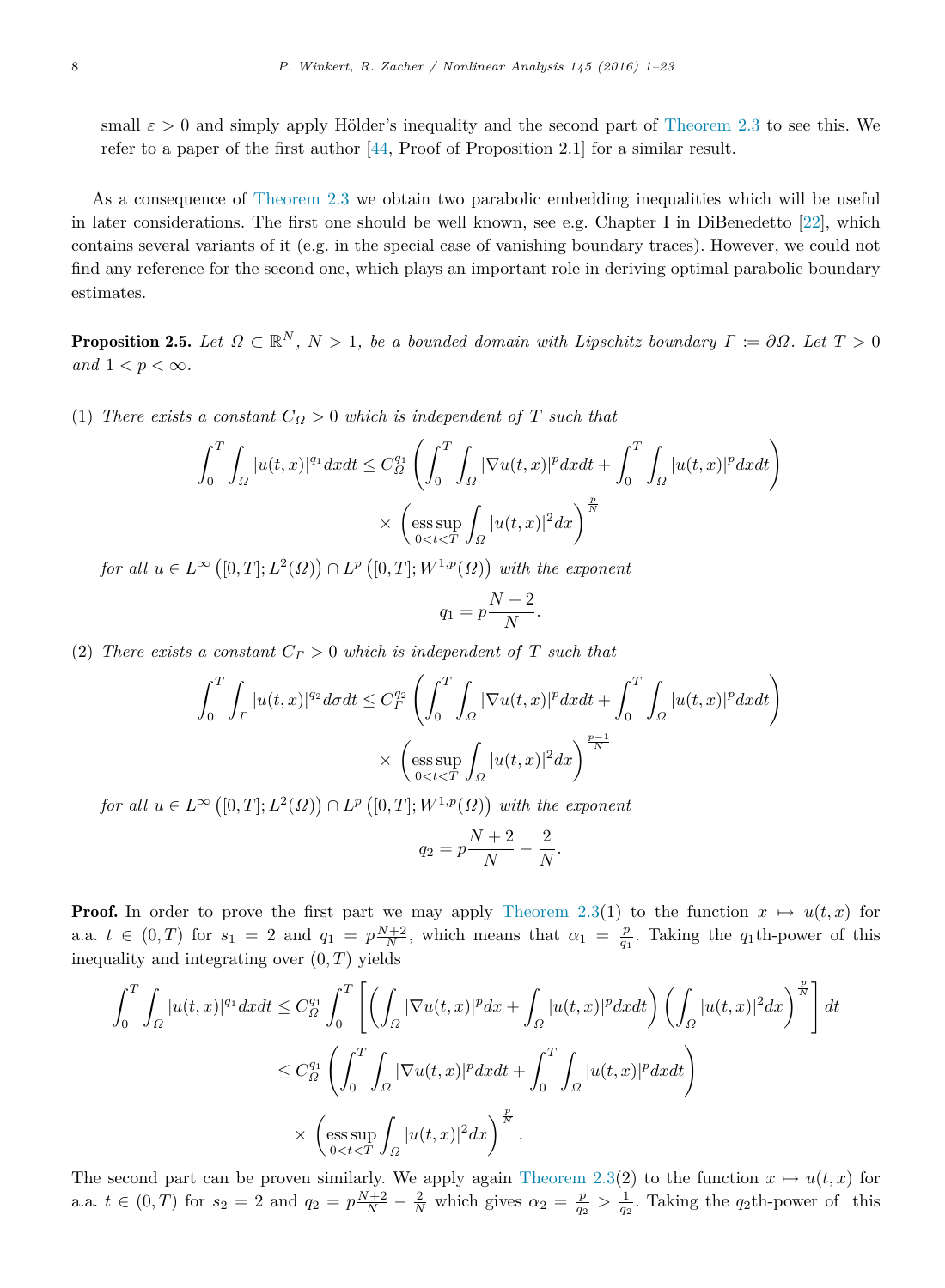inequality and integrating over  $(0, T)$  we obtain

$$
\int_0^T \int_{\Gamma} |u(t,x)|^{q_2} d\sigma dt \leq C_T^{q_2} \int_0^T \left[ \left( \int_{\Omega} |\nabla u(t,x)|^p dx + \int_{\Omega} |u(t,x)|^p dx dt \right) \left( \int_{\Omega} |u(t,x)|^2 dx \right)^{\frac{p-1}{N}} \right] dt
$$
  

$$
\leq C_T^{q_2} \left( \int_0^T \int_{\Omega} |\nabla u(t,x)|^p dx dt + \int_0^T \int_{\Omega} |u(t,x)|^p dx dt \right)
$$
  

$$
\times \left( \underset{0 < t < T}{\mathrm{ess} \sup} \int_{\Omega} |u(t,x)|^2 dx \right)^{\frac{p-1}{N}} . \quad \Box
$$

The following lemma concerning the geometric convergence of sequences of numbers will be needed for the De Giorgi iteration arguments below. It can be found in Ho–Sim [\[31,](#page-22-30) Lemma 4.3]. The case  $\delta_1 = \delta_2$ is contained in Ladyženskaja–Solonnikov–Ural'ceva [\[33,](#page-22-31) Chapter II, Lemma 5.6], see also DiBenedetto [\[22,](#page-22-29) Chapter I, Lemma 4.1].

<span id="page-8-1"></span>**Lemma 2.6.** Let  $\{Y_n\}$ ,  $n = 0, 1, 2, \ldots$ , be a sequence of positive numbers, satisfying the recursion inequality

$$
Y_{n+1} \leq Kb^{n} \left( Y_{n}^{1+\delta_{1}} + Y_{n}^{1+\delta_{2}} \right), \quad n = 0, 1, 2, \dots,
$$

*for some*  $b > 1$ *,*  $K > 0$  *and*  $\delta_2 \geq \delta_1 > 0$ *. If* 

$$
Y_0 \le \min\left(1, (2K)^{-\frac{1}{\delta_1}} b^{-\frac{1}{\delta_1^2}}\right)
$$

*or*

$$
Y_0 \le \min\left( (2K)^{-\frac{1}{\delta_1}} b^{-\frac{1}{\delta_1^2}}, (2K)^{-\frac{1}{\delta_2}} b^{-\frac{1}{\delta_1 \delta_2} - \frac{\delta_2 - \delta_1}{\delta_2^2}} \right),
$$

*then*  $Y_n \leq 1$  *for some*  $n \in \mathbb{N} \cup \{0\}$ *. Moreover,* 

$$
Y_n \le \min\left(1, \left(2K\right)^{-\frac{1}{\delta_1}} b^{-\frac{1}{\delta_1^2}} b^{-\frac{n}{\delta_1}}\right), \quad \text{for all } n \ge n_0,
$$

*where*  $n_0$  *is the smallest*  $n \in \mathbb{N} \cup \{0\}$  *satisfying*  $Y_n \leq 1$ *. In particular,*  $Y_n \to 0$  *as*  $n \to \infty$ *.* 

Throughout the paper by  $M_i$ ,  $\tilde{M}_j$   $i, j = 1, 2, \ldots$  we mean positive constants depending on the given data and the Lebesgue measure on  $\mathbb{R}^N$  is denoted by  $|\cdot|_N$ .

#### <span id="page-8-0"></span>3. Smoothing operators and regularized weak formulation

Let  $\rho \ge 0$  be in  $C_0^{\infty}(\mathbb{R}^N)$ , even,  $\int_{\mathbb{R}^N} \rho dx = 1$  and supp  $\rho = B(0, 1)$ . Define for  $h > 0$ 

$$
(S_h w)(x) := \frac{1}{h^N} \int_{\mathbb{R}^N} \rho\left(\frac{x - x'}{h}\right) w(x') dx', \quad x \in \mathbb{R}^N, w \in L^1_{loc}(\mathbb{R}^N).
$$

Let  $T > 0$ ,  $e_1(t) = e^{-t}, t \ge 0$  and set

$$
(\tau_h w)(t) := \frac{1}{h} \int_0^t e_1\left(\frac{t - t'}{h}\right) w(t')dt', \quad 0 \le t \le T, w \in L^1((0, T)),
$$
  

$$
(\tau_h^* w)(t) := \frac{1}{h} \int_t^T e_1\left(\frac{t' - t}{h}\right) w(t')dt', \quad 0 \le t \le T, w \in L^1((0, T)).
$$

Note that Fubini's theorem implies

$$
\int_0^T v(t)(\tau_h^* w)(t) dt = \int_0^T (\tau_h v)(t)w(t) dt, \quad v, w \in L^1((0,T)).
$$

Let  $\Omega \subset \mathbb{R}^N$  be a bounded domain with Lipschitz boundary  $\Gamma$  and let  $p \in C(\overline{Q}_T)$  be such that  $\inf_{\overline{Q}_T} p > 1$ satisfying the log-Hölder condition stated in (P). By Diening–Harjulehto–Hästö–Růžička [\[24,](#page-22-25) Proposition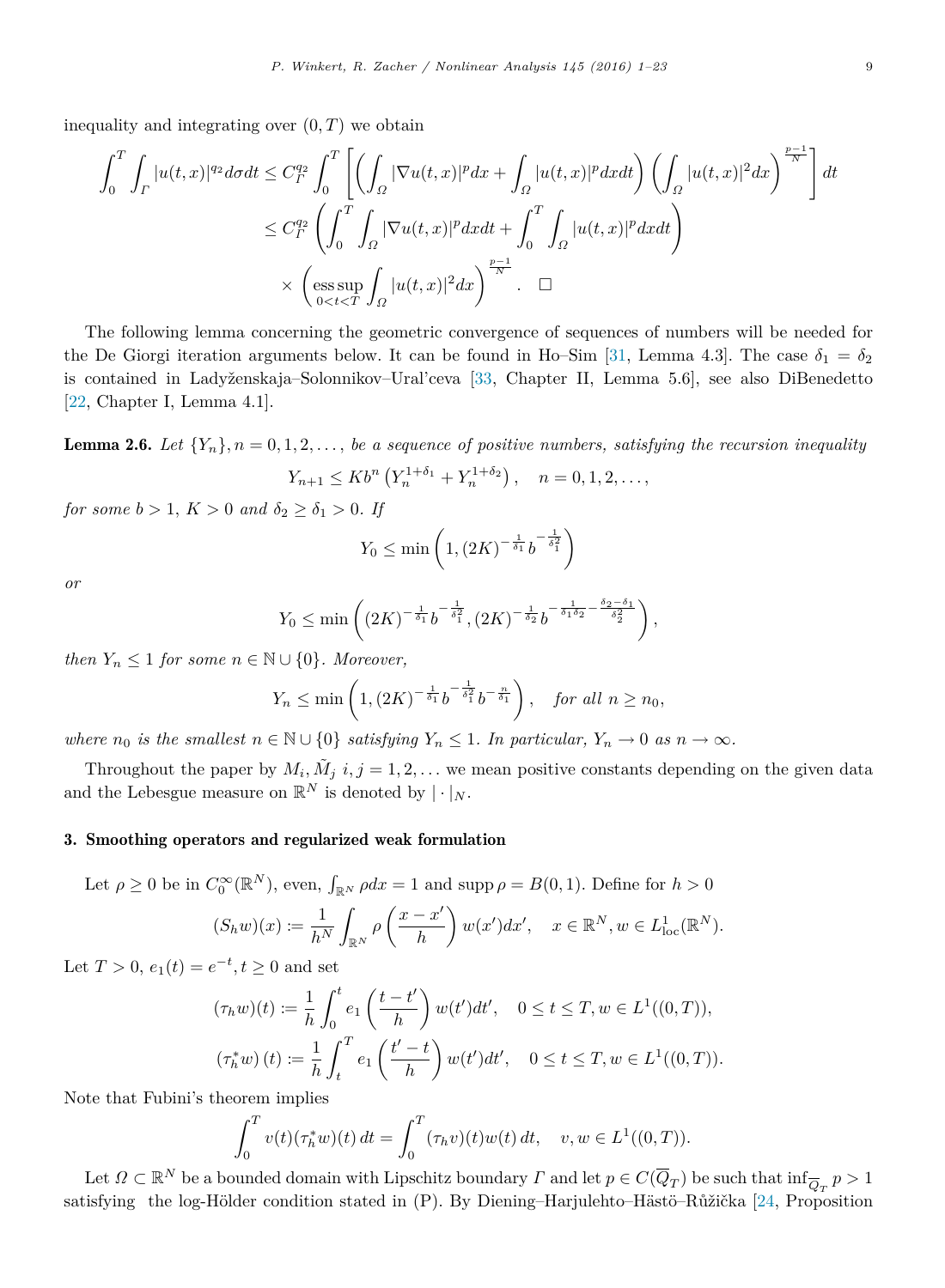4.1.7, *p* can be extended to a continuous function  $\tilde{p}$  on  $[0,T] \times \mathbb{R}^N$  which fulfills  $\inf_{[0,T] \times \mathbb{R}^N} \tilde{p} > 1$  and satisfies the log-Hölder condition (P) on  $[0, T] \times \mathbb{R}^N$ . Set

$$
\tilde{\mathcal{V}}:=\left\{\psi\in W^{1,2}\left([0,T];L^2(\mathbb{R}^N)\right):|\nabla\psi|\in L^{\tilde{p}(\cdot,\cdot)}([0,T]\times\mathbb{R}^N)\right\}.
$$

For  $h > 0$ , let  $E_h$  be a bounded linear extension operator from V into  $\tilde{V}$  whose range is contained in the set of measurable functions that vanish almost everywhere outside of  $(0, T) \times \Omega_h$  where  $\Omega_h$  ${x \in \mathbb{R}^N : dist(x, \Omega) < h^{\gamma}}$  with  $\gamma > 2$  being fixed. Such an operator can be constructed as in Diening–Harjulehto–Hästö–Růžička [\[24,](#page-22-25) Theorem 8.5.12] using the log-Hölder condition of  $\tilde{p}$  and by means of a suitable cut-off function. Here the construction of the operator can be made in such a way that *E<sup>h</sup>* also maps  $L^{\infty}((0,T) \times \Omega)$  boundedly into  $L^{\infty}((0,T) \times \mathbb{R}^{N})$  with a corresponding norm bound that is uniform w.r.t. *h >* 0.

## <span id="page-9-0"></span>**Lemma 3.1.** *Under the above assumptions the operators*  $\tau_h S_h E_h$ ,  $\tau_h^* S_h E_h$  *map from*  $V$  *into*  $\tilde{V}$ *.*

The proof of [Lemma 3.1](#page-9-0) can be done similarly as in Zhikov–Pastukhova [\[54,](#page-22-32) Theorem 1.4].

By means of the smoothing operators introduced before we next derive a regularized weak formulation of [\(1.1\).](#page-0-3) To this end, let  $u \in \mathcal{W}$  be a weak solution (subsolution, supersolution) of [\(1.1\)](#page-0-3) in the sense of [\(1.2\)](#page-2-2) and choose the test function  $\varphi$  of the form

$$
\varphi(t,x) = (\tau_h^* S_h E_h \eta)(t,x), \quad (t,x) \in \Omega_T,
$$

where  $\eta \in V$  is nonnegative and  $\eta|_{t=T} = 0$ . Observe that this test function is admissible by [Lemma 3.1](#page-9-0) and since  $\varphi|_{t=T} = 0$ . Note that the latter property implies that  $\partial_t(\tau_h^* S_h E_h \eta) = \tau_h^* S_h \partial_t(E_h \eta)$ . In fact, for *w* ∈ *W*<sup>1,2</sup>((0,*T*)) with  $w|_{t=T} = 0$  we have

<span id="page-9-1"></span>
$$
(\tau_h^* w)(t) = \frac{1}{h} \int_0^{T-t} e_1\left(\frac{s}{h}\right) w(s+t) \, ds, \quad t \in (0, T),
$$

and thus

$$
\partial_t(\tau_h^* w)(t) = -\frac{1}{h} e_1 \left(\frac{T-t}{h}\right) w(T) + \frac{1}{h} \int_0^{T-t} e_1 \left(\frac{s}{h}\right) w_s(s+t) ds
$$
  
=  $\frac{1}{h} \int_t^T e_1 \left(\frac{t'-t}{h}\right) w_{t'}(t') dt' = (\tau_h^* w_t)(t), \quad t \in (0, T).$ 

We obtain

$$
-\int_{\Omega} u_0(\tau_h^* S_h E_h \eta) dx \Big|_{t=0} - \int_0^T \int_{\Omega} u \tau_h^* S_h[(E_h \eta)_t] dx dt + \int_0^T \int_{\Omega} \mathcal{A}(t, x, u, \nabla u) \cdot \nabla (\tau_h^* S_h E_h \eta) dx dt
$$
  

$$
= (\leq, \geq) \int_0^T \int_{\Omega} \mathcal{B}(t, x, u, \nabla u) (\tau_h^* S_h E_h \eta) dx dt + \int_0^T \int_{\Gamma} \mathcal{C}(t, x, u) (\tau_h^* S_h E_h \eta) d\sigma dt.
$$
 (3.1)

The first integral in  $(3.1)$  takes the form

$$
\int_{\Omega} u_0(\tau_h^* S_h E_h \eta) dx \Big|_{t=0} = \frac{1}{h} \int_0^T \int_{\Omega} e_1\left(\frac{t}{h}\right) u_0(x) (S_h E_h \eta)(t, x) dx dt.
$$

The term involving the time derivative is rewritten as follows

$$
-\int_0^T \int_{\Omega} u \,\tau_h^* S_h[(E_h \eta)_t] dx dt
$$
  
= 
$$
-\int_0^T \int_{\mathbb{R}^N} E_h u \,\tau_h^* S_h[(E_h \eta)_t] dx dt + \int_0^T \int_{\Omega_h \setminus \Omega} E_h u \,\tau_h^* S_h[(E_h \eta)_t] dx dt
$$
  
= 
$$
\int_0^T \int_{\Omega_h} (\tau_h S_h E_h u)_t E_h \eta dx dt - \int_0^T \int_{\Omega_h \setminus \Omega} (\tau_h E_h u)_t S_h E_h \eta dx dt.
$$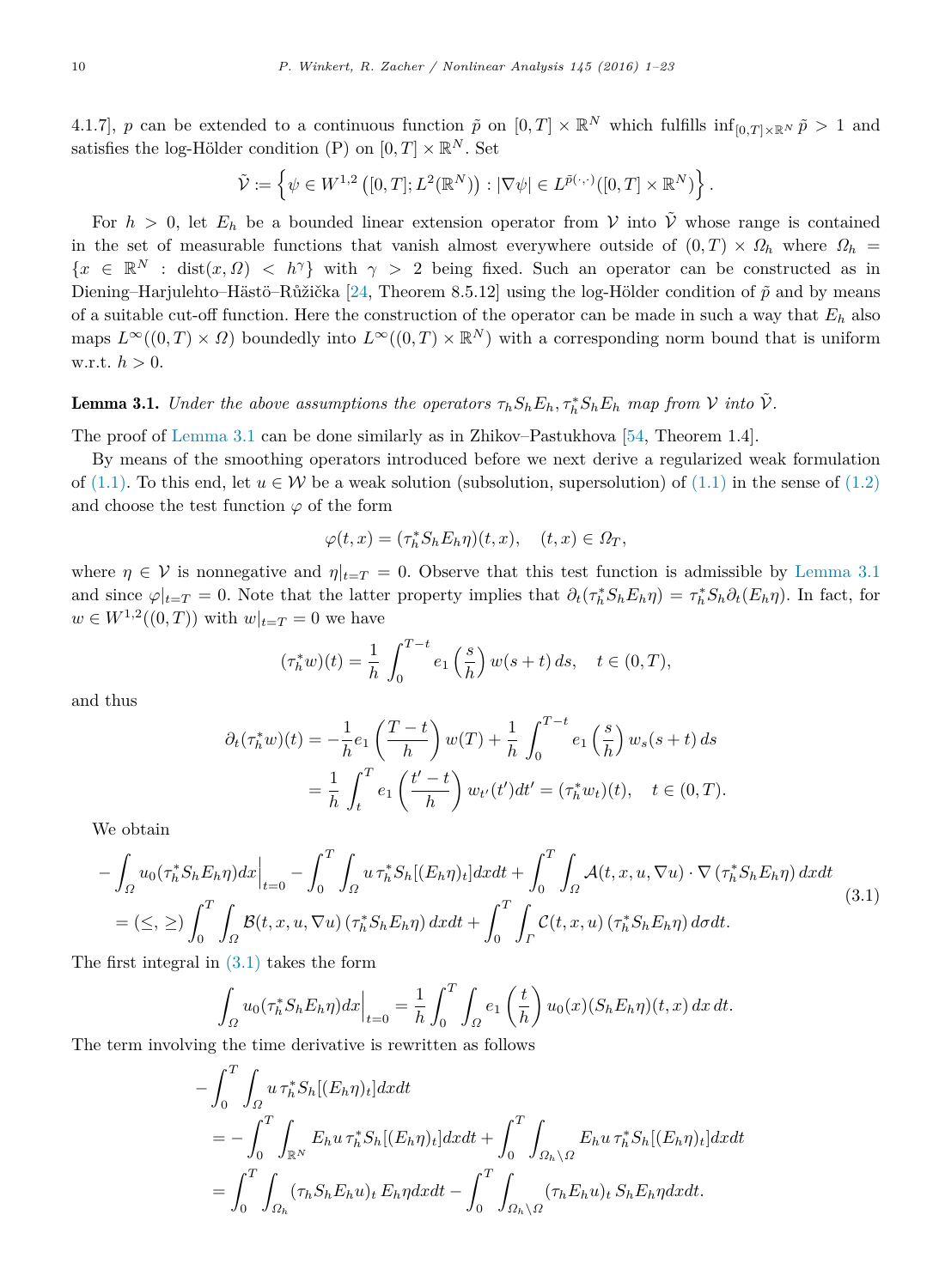The remaining three terms in [\(3.1\)](#page-9-1) are reformulated using the duality of  $\tau_h$  and  $\tau_h^*$ . Since the resulting relation does not contain a time derivative acting on the test function, the regularity assumptions on  $\eta$  can be relaxed, in fact, by approximation, we may allow *η* to be from the space W satisfying  $\eta|_{t=T} = 0$ .

Next, let  $0 < t_1 < t_2 < T$  and choose  $\eta$  of the form  $\eta(t,x) = \psi(t,x) \omega_{[t_1,t_2],\varepsilon}(t)$ , where  $\psi \in \mathcal{W}$  is nonnegative and  $\omega := \omega_{[t_1,t_2],\varepsilon}$  is defined by

<span id="page-10-1"></span>
$$
\omega = \begin{cases}\n0 & \text{if } t \in [0, t_1 - \varepsilon] \\
\frac{1}{\varepsilon}(t - t_1 + \varepsilon) & \text{if } t \in [t_1 - \varepsilon, t_1] \\
1 & \text{if } t \in [t_1, t_2] \\
-\frac{1}{\varepsilon}(t - t_2 - \varepsilon) & \text{if } t \in [t_2, t_2 + \varepsilon] \\
0 & \text{if } t \in [t_2 + \varepsilon, T]\n\end{cases}
$$

assuming that  $0 < \varepsilon < \min\{t_1, T - t_2\}$ . We insert such an  $\eta$  in the reformulated version of [\(3.1\),](#page-9-1) send  $\varepsilon \to 0$ , divide then by  $t_2 - t_1$  and finally send  $t_2 \rightarrow t_1$ , thereby obtaining (relabeling  $t_1$  by  $t$ )

$$
-\frac{1}{h} \int_{\Omega} e_1 \left(\frac{t}{h}\right) u_0(x) (S_h E_h \psi)(t, x) dx + \int_{\Omega} (\tau_h S_h E_h u)_t \psi dx - \mathcal{R}_h(u, \psi)(t)
$$
  
+ 
$$
\int_{\Omega} (\tau_h \mathcal{A}(\cdot, x, u, \nabla u)) \Big|_t \cdot \nabla (S_h E_h \psi) dx = (\leq, \geq) \int_{\Omega} (\tau_h \mathcal{B}(\cdot, x, u, \nabla u)) \Big|_t (S_h E_h \psi) dx
$$
(3.2)  
+ 
$$
\int_{\Gamma} (\tau_h \mathcal{C}(\cdot, x, u)) \Big|_t (S_h E_h \psi) d\sigma,
$$

for a.a.  $t \in (0, T)$  and for all nonnegative  $\psi \in \mathcal{W}$  where

$$
\mathcal{R}_h(u,\psi)(t) = \int_{\Omega_h \setminus \Omega} (\tau_h E_h u)_t S_h E_h \psi dx - \int_{\Omega_h \setminus \Omega} (\tau_h S_h E_h u)_t E_h \psi dx.
$$

[\(3.2\)](#page-10-1) is an appropriate regularized version of the weak formulation [\(1.2\).](#page-2-2) It will be used in the following section for deriving the basic truncated energy estimates.

If *p* does not depend on *t* and we merely assume that  $p \in C(\overline{\Omega})$  (actually, boundedness and measurability is sufficient), the well-known Steklov averages can be used as in the constant exponent case to regularize the weak formulation in time. Indeed, defining for  $v \in L^1(Q_T)$  its Steklov average by

$$
v_h(t,x) = \frac{1}{h} \int_t^{t+h} v(s,x)ds,
$$

we have the following result due to Alkhutov–Zhikov [\[4,](#page-21-7) Lemma 5.1].

**Proposition 3.2.** Let *p* be a bounded, measurable function on  $\Omega$  satisfying  $p(x) \geq 1$  for all  $x \in \Omega$ . Then  $v_h \to v$  *in*  $L^{p(\cdot)}(Q_{T-\delta})$  *as*  $h \to 0$  *for any*  $v \in L^{p(\cdot)}(Q_T)$  *and*  $\delta > 0$ *.* 

#### <span id="page-10-0"></span>4. Truncated energy estimates and proof of [Theorem 1.1](#page-2-0)

We begin this section with suitable truncated energy estimates for subsolutions and supersolutions of [\(1.1\).](#page-0-3) First, we state the subsolution case.

<span id="page-10-2"></span>**Proposition 4.1.** Let the assumptions in (H) and (P) be satisfied and suppose that  $u_0 \in L^2(\Omega)$  is essentially *bounded above in*  $\Omega$ *. Set*  $q_1^+ = \max_{[0,T]\times \bar{\Omega}} q_1$ *. Then for any weak subsolution*  $u \in \mathcal{W}$  *of* [\(1.1\)](#page-0-3) *and any*  $\kappa$ *fulfilling the condition*

$$
\kappa \geq \tilde{\kappa} := \max \left\{ 1, \operatorname*{ess\,sup}_{\Omega} u_0 \right\},\,
$$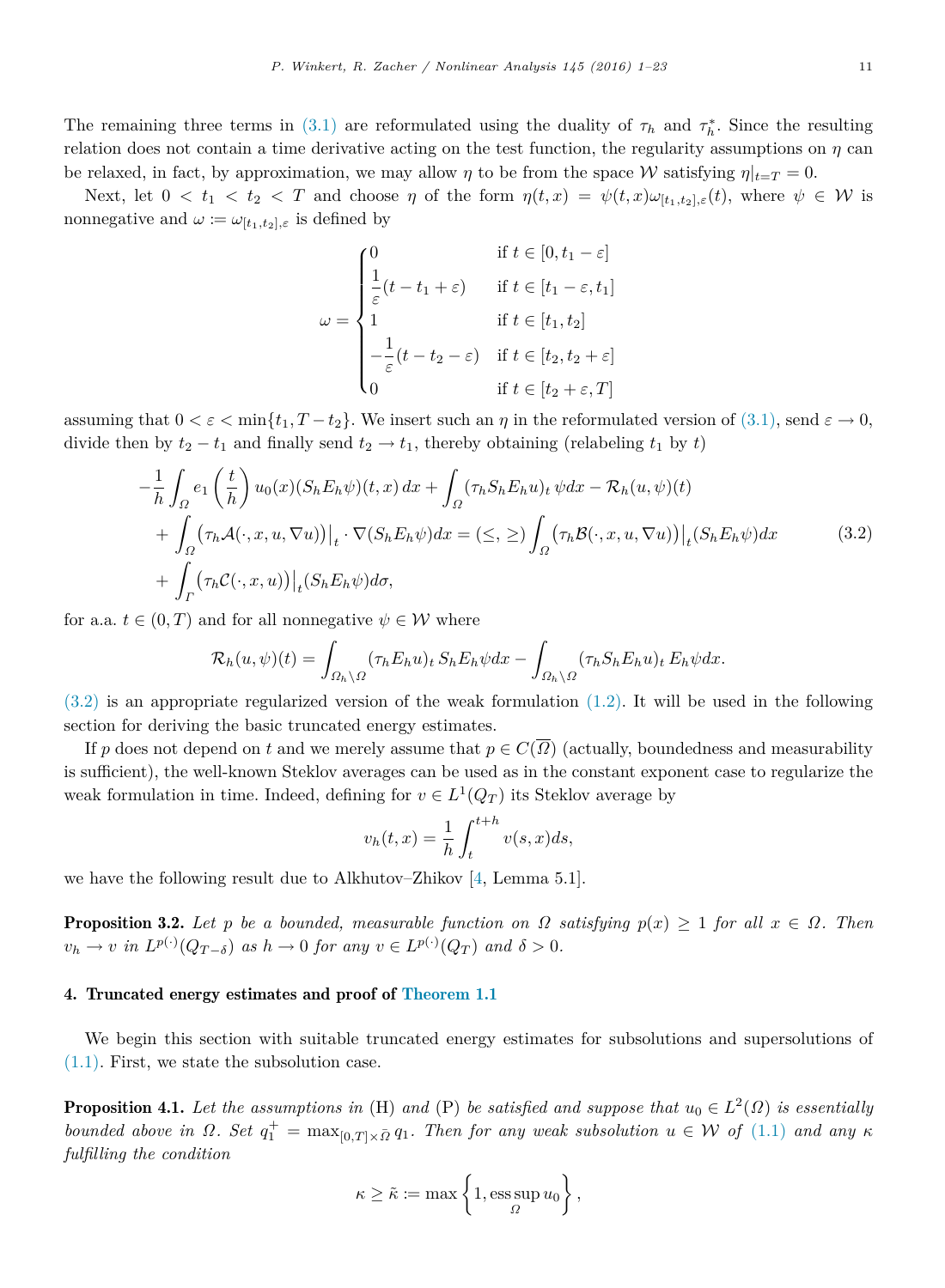*there holds*

$$
\begin{aligned}\n&\text{ess}\sup_{t\in(0,T_0)} \int_{A_\kappa(t)} (u-\kappa)^2 dx + \int_0^{T_0} \int_{A_\kappa(t)} |\nabla u|^{p(t,x)} dx dt \\
&\leq M_1 \int_0^{T_0} \int_{A_\kappa(t)} u^{q_1(t,x)} dx dt + M_2 \int_0^{T_0} \int_{\Gamma_\kappa(t)} u^{q_2(t,x)} d\sigma dt\n\end{aligned}
$$

*for every*  $T_0 \in (0, T]$  *with* 

$$
A_{\kappa}(t) = \{x \in \Omega : u(t, x) > \kappa\}, \qquad \Gamma_{\kappa}(t) = \{x \in \Gamma : u(t, x) > \kappa\}, \quad t \in (0, T_0],
$$

*and with positive constants*  $M_1 = M_1(q_1^+, a_3, a_4, a_5, b_0, b_1, b_2)$  *as well as*  $M_2 = M_2(a_3, c_0, c_1)$ *.* 

**Proof.** (I) **Regularized testing**. Let  $u \in W$  be a weak subsolution of [\(1.1\)](#page-0-3) and fix  $\kappa \geq \tilde{\kappa}$ . For  $h > 0$ we set  $\Phi_h(u) = \tau_h S_h E_h u$ . Letting  $\lambda > 0$  we further define the truncations  $T_\lambda(y) = \min(y, \lambda)$  and  $[y]_{\kappa}^+ := \max(y - \kappa, 0), y \in \mathbb{R}$ . We take in [\(3.2\)](#page-10-1) the test function  $\psi = T_{\lambda}([\Phi_h(u)]_{\kappa}^+),$  which belongs to the space W, see Le [\[34,](#page-22-33) Lemma 3.2]. Integrating over  $(0, t_0)$  where  $t_0 \in (0, T_0]$  is arbitrarily fixed, we obtain

$$
-\int_{0}^{t_{0}}\int_{\Omega}\frac{e_{1}(t/h)}{h}u_{0}(x)(S_{h}E_{h}T_{\lambda}([\Phi_{h}(u)]_{\kappa}^{+}))(t,x) dxdt + \frac{1}{2}\int_{\Omega}(T_{\lambda}([\Phi_{h}(u)]_{\kappa}^{+})(t_{0},x))^{2} dx - \int_{0}^{t_{0}}\mathcal{R}_{h}(u,T_{\lambda}([\Phi_{h}(u)]_{\kappa}^{+}))(t) dt + \int_{0}^{t_{0}}\int_{\Omega}(\tau_{h}\mathcal{A}(t,x,u,\nabla u)) \cdot \nabla(S_{h}E_{h}T_{\lambda}([\Phi_{h}(u)]_{\kappa}^{+})) dxdt = (\leq,\geq) \int_{0}^{t_{0}}\int_{\Omega}(\tau_{h}\mathcal{B}(t,x,u,\nabla u))(S_{h}E_{h}T_{\lambda}([\Phi_{h}(u)]_{\kappa}^{+})) dxdt + \int_{0}^{t_{0}}\int_{\Gamma}(\tau_{h}\mathcal{C}(t,x,u))(S_{h}E_{h}T_{\lambda}([\Phi_{h}(u)]_{\kappa}^{+})) d\sigma dt.
$$
\n(4.1)

We next send  $h \to 0$  in [\(4.1\)](#page-11-0) and make use of the approximation properties of the smoothing operators involved.

Note first that for any  $w \in C([0, t_0])$ 

<span id="page-11-0"></span>
$$
\int_0^{t_0} \frac{e_1(t/h)}{h} w(t) dt \to w(0) \text{ as } h \to 0,
$$

and thus it is not difficult to see that the first term in  $(4.1)$  tends to

$$
-\int_{\Omega} u_0(x) T_{\lambda}((u(t,x)-\kappa)_+) dx \Big|_{t=0} = -\int_{\Omega} u_0(x) T_{\lambda}((u_0(x)-\kappa)_+) dx = 0,
$$

due to  $\kappa \geq \tilde{\kappa}$ . Further, as  $h \to 0$  we have

$$
\int_{\Omega} (T_{\lambda}([\Phi_h(u)]_\kappa^+)(t_0, x))^2 dx \to \int_{\Omega} (T_{\lambda}((u-\kappa)_+(t_0, x)))^2 dx,
$$
\n
$$
\int_0^{t_0} \int_{\Omega} (\tau_h \mathcal{A}(t, x, u, \nabla u)) \cdot \nabla (S_h E_h T_{\lambda}([\Phi_h(u)]_\kappa^+)) dx dt \to \int_0^{t_0} \int_{\Omega} \mathcal{A}(t, x, u, \nabla u) \cdot \nabla T_{\lambda}((u-\kappa)_+) dx dt,
$$
\n
$$
\int_0^{t_0} \int_{\Omega} (\tau_h \mathcal{B}(t, x, u, \nabla u))(S_h E_h T_{\lambda}([\Phi_h(u)]_\kappa^+)) dx dt \to \int_0^{t_0} \int_{\Omega} \mathcal{B}(t, x, u, \nabla u) T_{\lambda}((u-\kappa)_+) dx dt,
$$
\n
$$
\int_0^{t_0} \int_{\Gamma} (\tau_h \mathcal{C}(t, x, u))(S_h E_h T_{\lambda}([\Phi_h(u)]_\kappa^+)) d\sigma dt \to \int_0^{t_0} \int_{\Gamma} \mathcal{C}(t, x, u) T_{\lambda}((u-\kappa)_+) d\sigma dt.
$$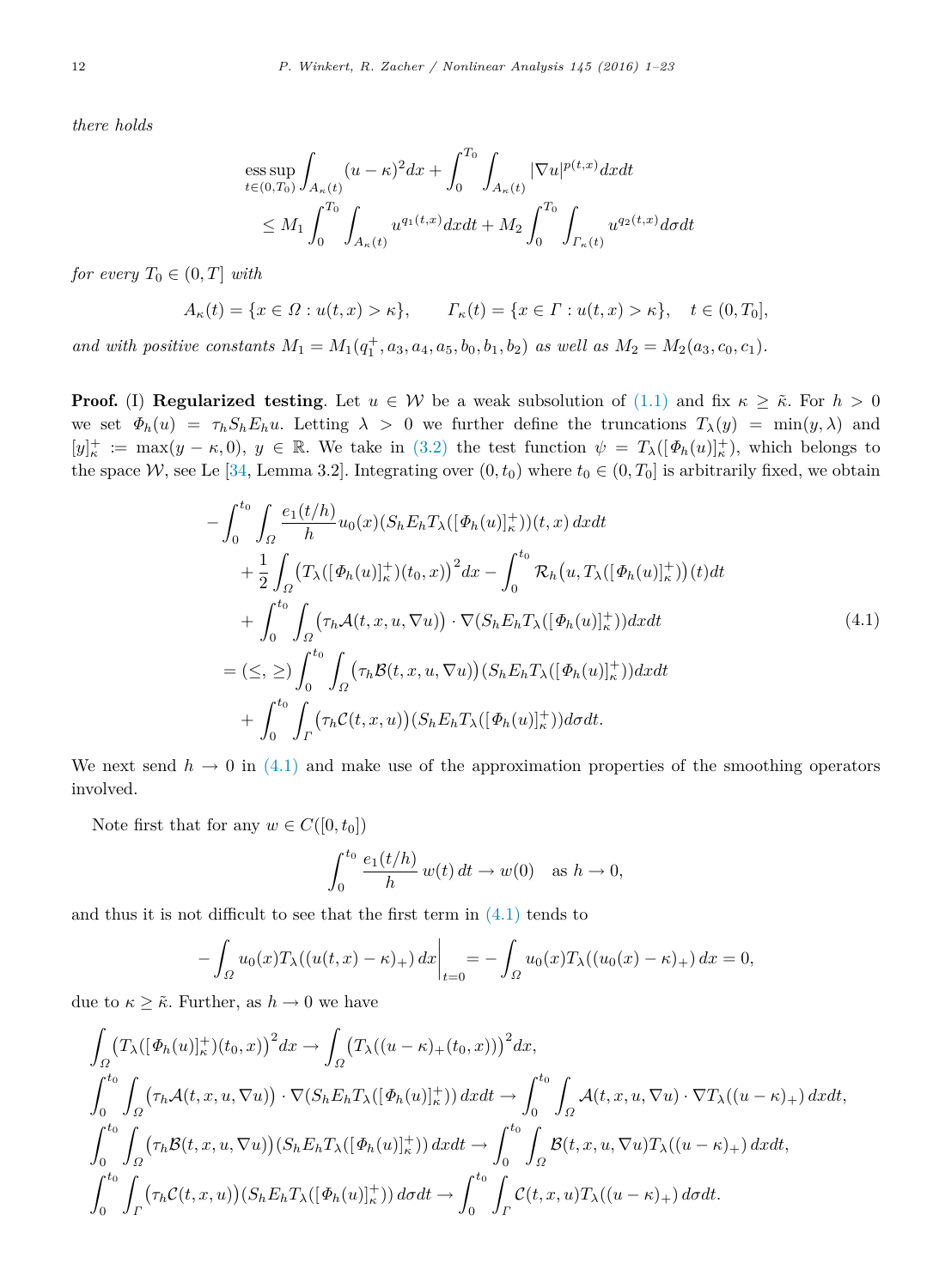Finally, we claim that

<span id="page-12-1"></span>
$$
\int_0^{t_0} \mathcal{R}_h(u, T_\lambda([\Phi_h(u)]_\kappa^+))(t)dt \to 0 \quad \text{as } h \to 0.
$$
 (4.2)

To see this, note first that the boundedness of  $\psi = T_\lambda([\Phi_h(u)]_\kappa^+)$  and the mapping properties of  $E_h$  and  $S_h$ imply that  $E_h\psi$  as well as  $S_hE_h\psi$  are bounded uniformly w.r.t.  $h > 0$ . Note also that for any  $w \in L^1((0,T))$ we have

$$
\partial_t(\tau_h w)(t) = \frac{1}{h} \left( w(t) - (\tau_h w)(t) \right), \quad \text{a.a. } t \in (0, T).
$$

Thus we get an estimate of the form

$$
|\mathcal{R}_h(u,\psi)(t)| \leq \frac{C}{h} \int_{\Omega_h \setminus \Omega} F_h(t,x) \, dx, \quad \text{a.a. } t \in (0,T),
$$

where

<span id="page-12-2"></span>
$$
F_h = |E_h u| + |\tau_h E_h u| + |S_h E_h u| + |\tau_h S_h E_h u|
$$

and the constant  $C$  is independent of  $h$ . By Hölder's inequality, it follows that

<span id="page-12-0"></span>
$$
\int_0^{t_0} |\mathcal{R}_h(u,\psi)(t)| \, dt \le \frac{C}{h} \left| \Omega_h \setminus \Omega \right|^{1/2} \int_0^{t_0} |F_h(t,\cdot)|_{L^2(\mathbb{R}^N)} \, dt. \tag{4.3}
$$

Recalling the definition of  $\Omega_h$  we have that  $|\Omega_h \setminus \Omega| \leq \tilde{C}h^{\gamma}$ , where  $\gamma > 2$ . Since the integral term on the right hand side of [\(4.3\)](#page-12-0) stays bounded for  $h \to 0$ , it follows that  $\int_0^{t_0} \mathcal{R}_h(u, \psi)(t) dt$  tends to 0 as  $h \to 0$  as claimed in [\(4.2\).](#page-12-1)

Combining the previous statements and sending the truncation parameter  $\lambda \to \infty$  we conclude that for all  $t_0 \in (0, T_0]$ 

$$
\frac{1}{2} \int_{\Omega} \left( (u - \kappa)_+(t_0, x) \right)^2 dx + \int_0^{t_0} \int_{\Omega} \mathcal{A}(t, x, u, \nabla u) \cdot \nabla (u - \kappa)_+ dx dt
$$
\n
$$
\leq \int_0^{t_0} \int_{\Omega} \mathcal{B}(t, x, u, \nabla u)(u - \kappa)_+ dx dt + \int_0^{t_0} \int_{\Gamma} \mathcal{C}(t, x, u)(u - \kappa)_+ d\sigma dt.
$$
\n(4.4)

(II) **Employing the structure**. Now we may apply the structure conditions stated in (H) to the various terms in  $(4.4)$ . Using  $(H1)$  the second term on the left-hand side of  $(4.4)$  can be estimated as

$$
\int_{0}^{t_{0}} \int_{\Omega} \mathcal{A}(t, x, u, \nabla u) \cdot \nabla (u - \kappa)_{+} dx dt = \int_{0}^{t_{0}} \int_{A_{\kappa}(t)} \mathcal{A}(t, x, u, \nabla u) \cdot \nabla u dx dt
$$
\n
$$
\geq \int_{0}^{t_{0}} \int_{A_{\kappa}(t)} \left( a_{3} |\nabla u|^{p(t, x)} - a_{4} |u|^{q_{1}(t, x)} - a_{5} \right) dx dt \qquad (4.5)
$$
\n
$$
\geq a_{3} \int_{0}^{t_{0}} \int_{A_{\kappa}(t)} |\nabla u|^{p(t, x)} dx dt - (a_{4} + a_{5}) \int_{0}^{t_{0}} \int_{A_{\kappa}(t)} |u|^{q_{1}(t, x)} dx dt,
$$

since  $u^{q_1(t,x)} > u > 1$  in  $A_{\kappa}(t)$ .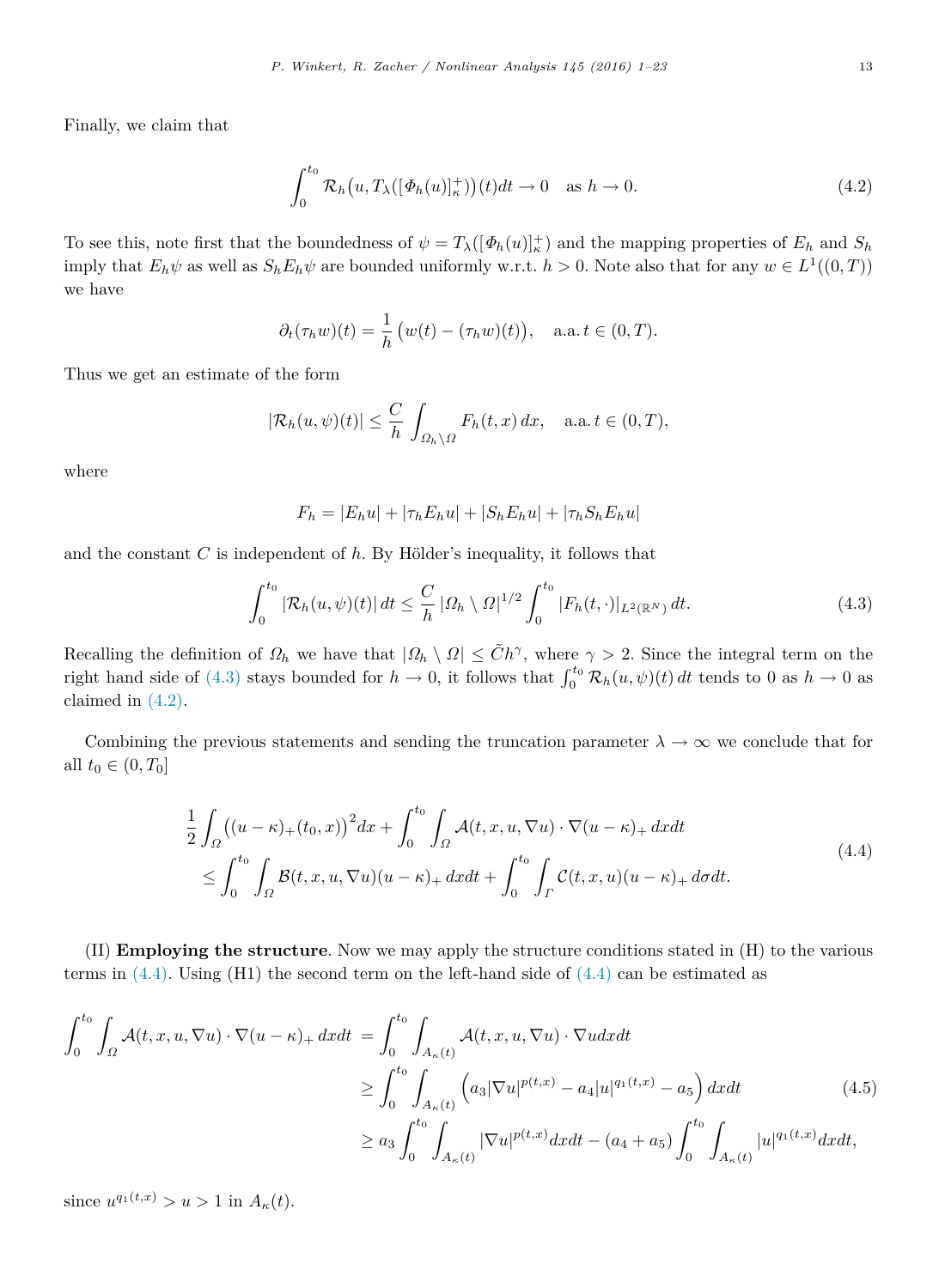Let us next estimate the first term on the right-hand side of  $(4.4)$  by applying the structure condition (H3) and Young's inequality with  $\varepsilon \in (0, 1]$ . This gives

$$
\int_{0}^{t_{0}} \int_{\Omega} \mathcal{B}(t, x, u, \nabla u)(u - \kappa) + dxdt \n\leq \int_{0}^{t_{0}} \int_{A_{\kappa}(t)} \left[ b_{0} |\nabla u|^{p(t, x)} \frac{q_{1}(t, x) - 1}{q_{1}(t, x)} + b_{1}|u|^{q_{1}(t, x) - 1} + b_{2} \right] (u - \kappa) dx dt \n\leq b_{0} \int_{0}^{t_{0}} \int_{A_{\kappa}(t)} \left[ \varepsilon^{\frac{q_{1}(t, x) - 1}{q_{1}(t, x)}} |\nabla u|^{p(t, x)} \frac{q_{1}(t, x) - 1}{q_{1}(t, x)} \varepsilon^{-\frac{q_{1}(t, x) - 1}{q_{1}(t, x)}} u \right] dx dt + (b_{1} + b_{2}) \int_{0}^{t_{0}} \int_{A_{\kappa}(t)} |u|^{q_{1}(t, x)} dx dt \n\leq b_{0} \int_{0}^{t_{0}} \int_{A_{\kappa}(t)} \varepsilon |\nabla u|^{p(t, x)} dx dt + b_{0} \int_{0}^{t_{0}} \int_{A_{\kappa}(t)} \varepsilon^{-(q_{1}(t, x) - 1)} u^{q_{1}(t, x)} dx dt \n+ (b_{1} + b_{2}) \int_{0}^{t_{0}} \int_{A_{\kappa}(t)} |u|^{q_{1}(t, x)} dx dt \n\leq \varepsilon b_{0} \int_{0}^{t_{0}} \int_{A_{\kappa}(t)} |\nabla u|^{p(t, x)} dx dt + (b_{0} \varepsilon^{-(q_{1}^{+} - 1)} + b_{1} + b_{2}) \int_{0}^{t_{0}} \int_{A_{\kappa}(t)} u^{q_{1}(t, x)} dx dt.
$$
\n(4.6)

Finally, we use assumption (H4) to estimate the boundary term through

$$
\int_{0}^{t_{0}} \int_{\Gamma} C(t, x, u)(u - \kappa)_{+} d\sigma dt \le \int_{0}^{t_{0}} \int_{\Gamma_{\kappa}(t)} (c_{0}|u|^{q_{2}(t, x)-1} + c_{1})(u - \kappa) d\sigma dt
$$
\n
$$
\le (c_{0} + c_{1}) \int_{0}^{t_{0}} \int_{\Gamma_{\kappa}(t)} u^{q_{2}(t, x)} d\sigma dt.
$$
\n(4.7)

Combining  $(4.4)$ – $(4.7)$  results in

$$
\frac{1}{2} \int_{\Omega} (u(t_0, x) - \kappa)_{+}^2 dx + \frac{a_3}{2} \int_{0}^{t_0} \int_{A_{\kappa}(t)} |\nabla u|^{p(t, x)} dx dt \n\leq \tilde{M}_1 \int_{0}^{t_0} \int_{A_{\kappa}(t)} u^{q_1(t, x)} dx dt + \tilde{M}_2 \int_{0}^{t_0} \int_{\Gamma_{\kappa}(t)} u^{q_2(t, x)} d\sigma dt,
$$
\n(4.8)

for every  $t_0 \in (0, T_0]$ , whereby  $\varepsilon$  was chosen such that  $\varepsilon = \min\left(1, \frac{a_3}{2b_0}\right)$  and  $\tilde{M}_1 = \tilde{M}_1\left(q_1^+, a_3, a_4, a_5, b_0, b_1, b_2\right)$ as well as  $\tilde{M}_2 = \tilde{M}_2(c_0, c_1)$ .

Since  $(4.8)$  holds for all  $t_0 \in (0, T_0]$  and the second term on the left-hand side of  $(4.8)$  is nonnegative, the assertion of the proposition follows.  $\Box$ 

<span id="page-13-1"></span>Similar to [Proposition 4.1](#page-10-2) we may formulate a corresponding result for supersolutions of [\(1.1\).](#page-0-3)

**Proposition 4.2.** Let the assumptions in (H) and (P) be satisfied and suppose that  $u_0 \in L^2(\Omega)$  is essentially *bounded below in*  $Ω$ *. Then for any weak supersolution*  $u ∈ W$  *of*  $(1.1)$  *and any*  $κ$  *fulfilling the condition* 

<span id="page-13-0"></span>
$$
\kappa \geq \hat{\kappa} := \max\left\{1, -\operatorname*{\mathrm{ess\,inf}}_{\varOmega}u_0\right\},\,
$$

*there holds*

$$
\begin{split} & \underset{t \in (0,T_0)}{\mathrm{ess}\sup} \int_{\tilde{A}_{\kappa}(t)} (u+\kappa)^2 dx + \int_0^{T_0} \int_{\tilde{A}_{\kappa}(t)} |\nabla u|^{p(t,x)} dx dt \\ &\leq M_1 \int_0^{T_0} \int_{\tilde{A}_{\kappa}(t)} (-u)^{q_1(t,x)} dx dt + M_2 \int_0^{T_0} \int_{\tilde{\Gamma}_{\kappa}(t)} (-u)^{q_2(t,x)} d\sigma dt \end{split}
$$

*for every*  $T_0 \in (0, T]$  *with*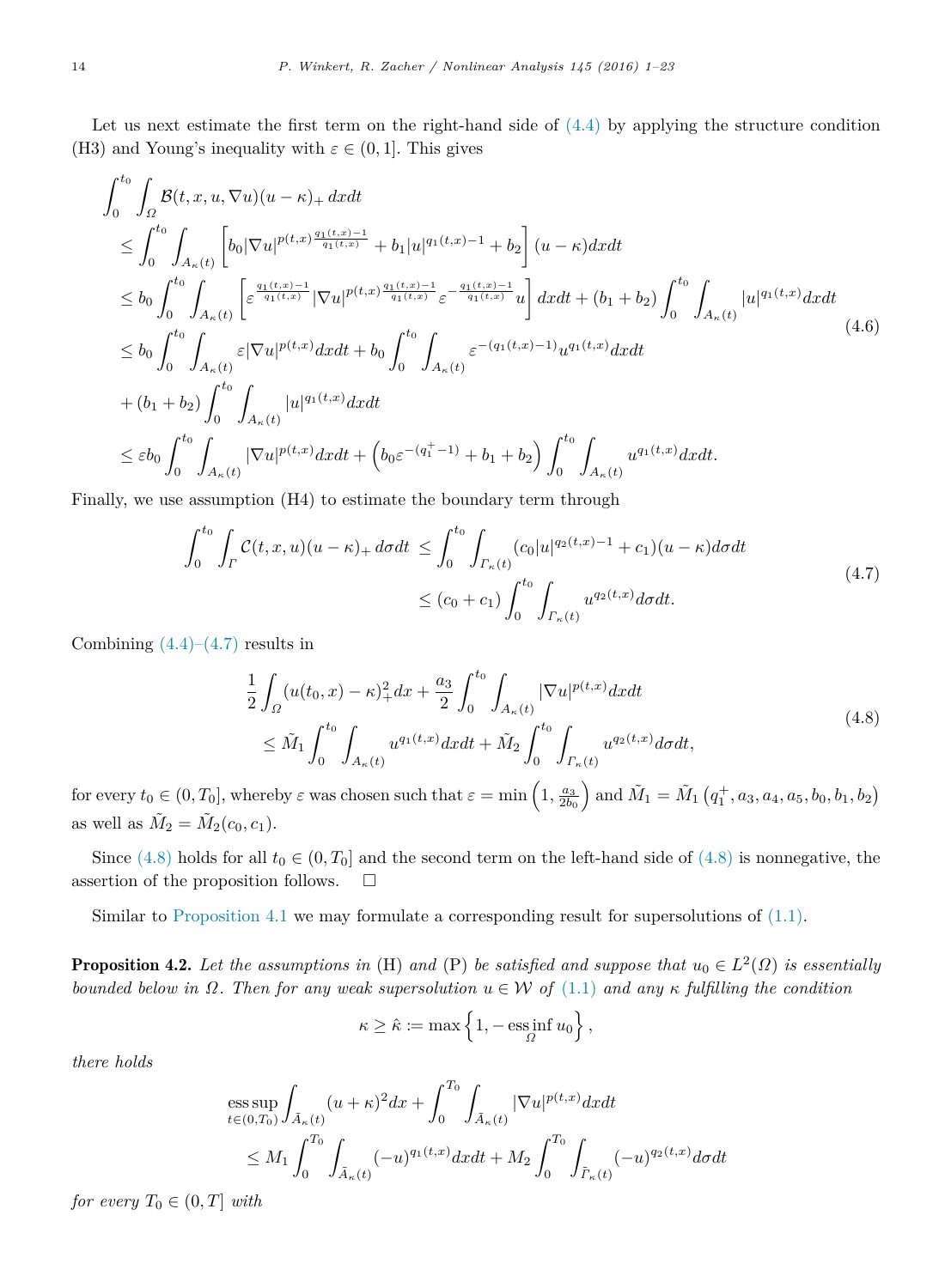$$
\tilde{A}_{\kappa}(t) = \{x \in \Omega : -u(t, x) > \kappa\}, \qquad \tilde{\Gamma}_{\kappa}(t) = \{x \in \Gamma : -u(t, x) > \kappa\}, \quad t \in (0, T_0],
$$

*and with the same constants M*<sup>1</sup> *and M*<sup>2</sup> *as in [Proposition](#page-10-2)* 4.1*.*

Proof. The proof is analogous to the subsolution case. Replacing *u* by −*u* and *u*<sup>0</sup> by −*u*0, the same line of arguments yields the asserted estimate.  $\square$ 

Now we are in the position to prove [Theorem 1.1.](#page-2-0)

Proof of Theorem 1.1. Our proof is divided into several parts.

(I) **Partition of unity**. Since  $\overline{\Omega}$  is compact, for any  $R > 0$  there exists an open cover  ${B_j(R)}_{j=1,\dots,m}$ of balls  $B_j := B_j(R)$  with radius  $R > 0$  such that  $\overline{\Omega} \subset \bigcup_{j=1}^m B_j(R)$ . We further decompose the time interval as

$$
[0,T] = \bigcup_{i=1}^{l} J_i \quad \text{with } J_i := J_i(\delta) = [\delta(i-1), \delta i],
$$

where  $l\delta = T$ .

Recall that

$$
p(t,x) \le q_1(t,x) < p^*(t,x), \quad (t,x) \in [0,T] \times \overline{\Omega} = \overline{Q}_T,
$$
\n
$$
p(t,x) \le q_2(t,x) < p_*(t,x), \quad (t,x) \in [0,T] \times \Gamma = \overline{\Gamma}_T.
$$

Clearly, since  $p, q_1 \in C(Q_T)$  and  $q_2 \in C(\Gamma_T)$  these functions are uniformly continuous on  $Q_T$  and  $\Gamma_T$ . Hence, we may take  $R > 0$  and  $\delta > 0$  small enough such that

$$
p_{i,j}^+ \le q_{1,i,j}^+ < (p_{i,j}^-)^*, \qquad p_{i,j}^+ \le q_{2,i,j}^+ < (p_{i,j}^-)_*,
$$

for  $i = 1, \ldots, l$  and  $j = 1, \ldots, m$  whereby

$$
\begin{aligned} p_{i,j}^+ &= \max_{(t,x)\in J_i\times (\overline{B_j}\cap \overline{\Omega})} p(t,x), \qquad q_{1,i,j}^+ = \max_{(t,x)\in J_i\times (\overline{B_j}\cap \overline{\Omega})} q_1(t,x),\\ p_{i,j}^- &= \min_{(t,x)\in J_i\times (\overline{B_j}\cap \overline{\Omega})} p(t,x), \qquad q_{2,i,j}^+ &= \max_{(t,x)\in J_i\times (\overline{B_j}\cap \Gamma)} q_2(t,x). \end{aligned}
$$

Recall that, for  $s \in [1, \infty)$ ,

$$
s^* = s\frac{N+2}{N}, \qquad s_* = s\frac{N+2}{N} - \frac{2}{N}.
$$

Now we choose a partition of unity  $\{\xi_j\}_{j=1}^m \subset C_0^{\infty}(\mathbb{R}^N)$  with respect to the open cover  $\{B_j(R)\}_{i=j,\dots,m}$  (see e.g. Rudin [\[38,](#page-22-34) Theorem 6.20]) which means

$$
supp \xi_j \subset B_j
$$
,  $0 \le \xi_j \le 1$ ,  $j = 1, ..., m$ , and  $\sum_{j=1}^m \xi_j = 1$  on  $\overline{\Omega}$ .

Moreover, we denote by *L* a positive constant satisfying

<span id="page-14-0"></span>
$$
|\nabla \xi_j| \le L, \quad j = 1, \dots, m. \tag{4.9}
$$

Without loss of generality we may assume that  $L > 1$ .

(II) **Iteration variables and basic estimates**. First, we set

$$
\kappa_n = \kappa \left( 2 - \frac{1}{2^n} \right), \quad n = 0, 1, 2, \dots,
$$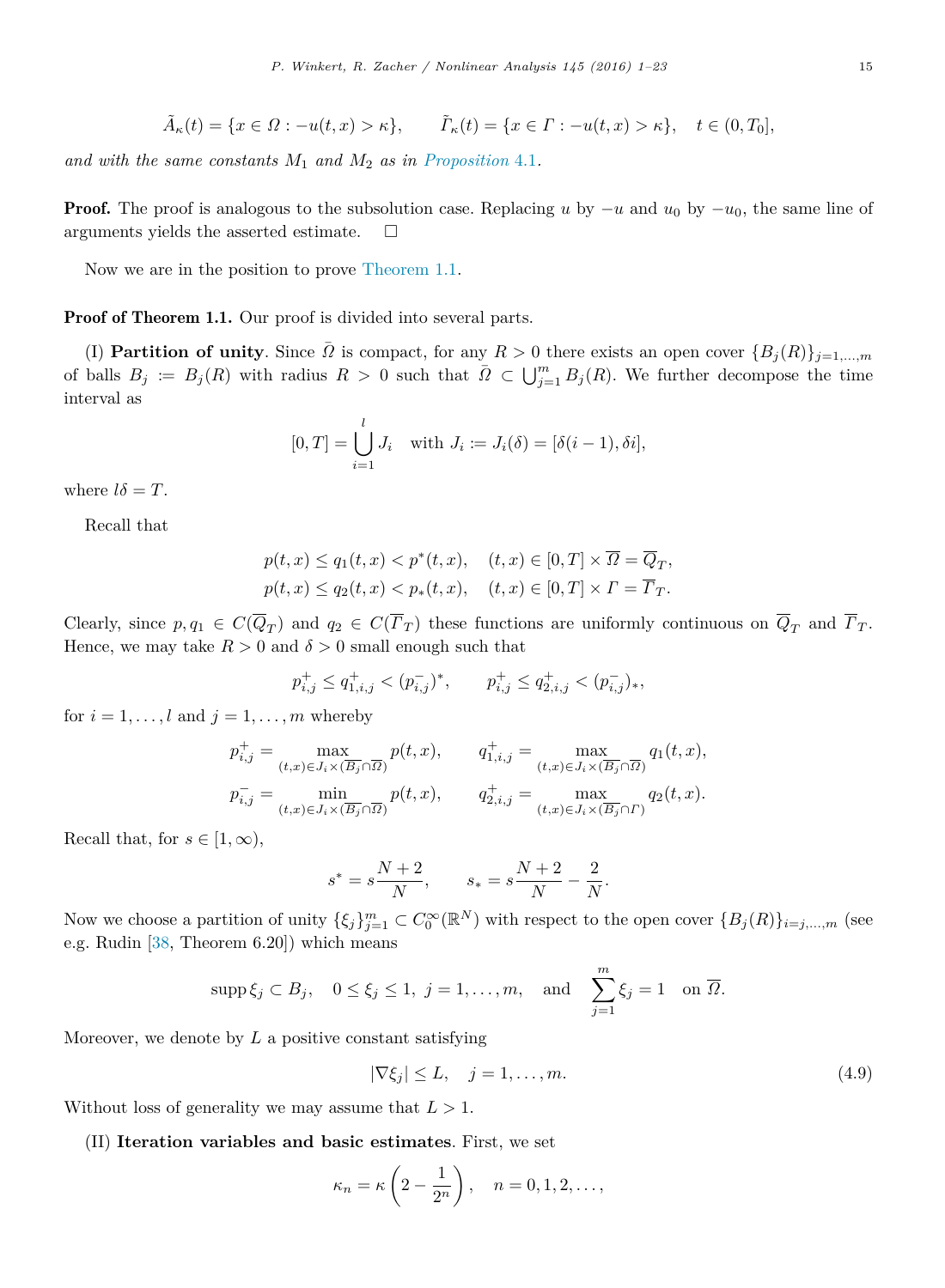with  $\kappa \geq \max\{1, \text{ess sup}_{\Omega} u_0\}$  specified later and put

$$
Z_n := \int_0^\delta \int_{A_{\kappa_n}(t)} (u - \kappa_n)^{q_1(t,x)} dx dt, \qquad \tilde{Z}_n := \int_0^\delta \int_{\Gamma_{\kappa_n}(t)} (u - \kappa_n)^{q_2(t,x)} d\sigma dt.
$$

Thanks to

$$
Z_n \ge \int_0^\delta \int_{A_{\kappa_{n+1}}(t)} (u - \kappa_n)^{q_1(t,x)} dx dt
$$
  
\n
$$
\ge \int_0^\delta \int_{A_{\kappa_{n+1}}(t)} u^{q_1(t,x)} \left(1 - \frac{\kappa_n}{\kappa_{n+1}}\right)^{q_1(t,x)} dx dt
$$
  
\n
$$
\ge \int_0^\delta \int_{A_{\kappa_{n+1}}(t)} \frac{1}{2^{q_1(t,x)}(n+2)} u^{q_1(t,x)} dx,
$$

we have

<span id="page-15-0"></span>
$$
\int_0^\delta \int_{A_{\kappa_{n+1}}(t)} u^{q_1(t,x)} dx dt \le 2^{q_1^+(n+2)} Z_n. \tag{4.10}
$$

Analogously, one proves

<span id="page-15-1"></span>
$$
\int_0^\delta \int_{\Gamma_{\kappa_{n+1}}(t)} u^{q_2(t,x)} d\sigma dt \le 2^{q_2^+(n+2)} \tilde{Z}_n. \tag{4.11}
$$

Due to [Proposition 4.1](#page-10-2) (replacing  $\kappa$  by  $\kappa_{n+1} \ge \max\{1, \mathrm{ess\,sup}_{\Omega} u_0\}$  and  $T_0$  by  $\delta$ ) along with [\(4.10\)](#page-15-0) and  $(4.11)$  we obtain

<span id="page-15-2"></span>
$$
\underset{t\in(0,\delta)}{\mathrm{ess}}\sup\int_{A_{\kappa_{n+1}}(t)}(u-\kappa_{n+1})^2dx+\int_0^\delta\int_{A_{\kappa_{n+1}}(t)}|\nabla(u-\kappa_{n+1})|^{p(t,x)}dxdt\leq M_3M_4^n(Z_n+\tilde{Z}_n),\quad(4.12)
$$

where  $M_3 = \max (M_1 2^{2q_1^+}, M_2 2^{2q_2^+})$  and  $M_4 = \max (2^{q_1^+}, 2^{q_2^+})$ . Additionally, it holds

$$
\int_{0}^{\delta} |A_{\kappa_{n+1}}(t)| dt \leq \int_{0}^{\delta} \int_{A_{\kappa_{n+1}}(t)} \left(\frac{u - \kappa_{n}}{\kappa_{n+1} - \kappa_{n}}\right)^{q_{1}(t,x)} dx dt
$$
  
\n
$$
\leq \int_{0}^{\delta} \int_{A_{\kappa_{n}}(t)} \frac{2^{q_{1}(t,x)(n+1)}}{\kappa^{q_{1}(t,x)}} (u - \kappa_{n})^{q_{1}(t,x)} dx dt
$$
  
\n
$$
\leq \frac{2^{q_{1}^{+}(n+1)}}{\kappa^{q_{1}^{-}}}\int_{0}^{\delta} \int_{A_{\kappa_{n}}(t)} (u - \kappa_{n})^{q_{1}(t,x)} dx dt
$$
  
\n
$$
= \frac{2^{q_{1}^{+}(n+1)}}{\kappa^{q_{1}^{-}}} Z_{n}.
$$
\n(4.13)

Furthermore, we set

<span id="page-15-4"></span><span id="page-15-3"></span>
$$
Y_n := Z_n + \tilde{Z}_n. \tag{4.14}
$$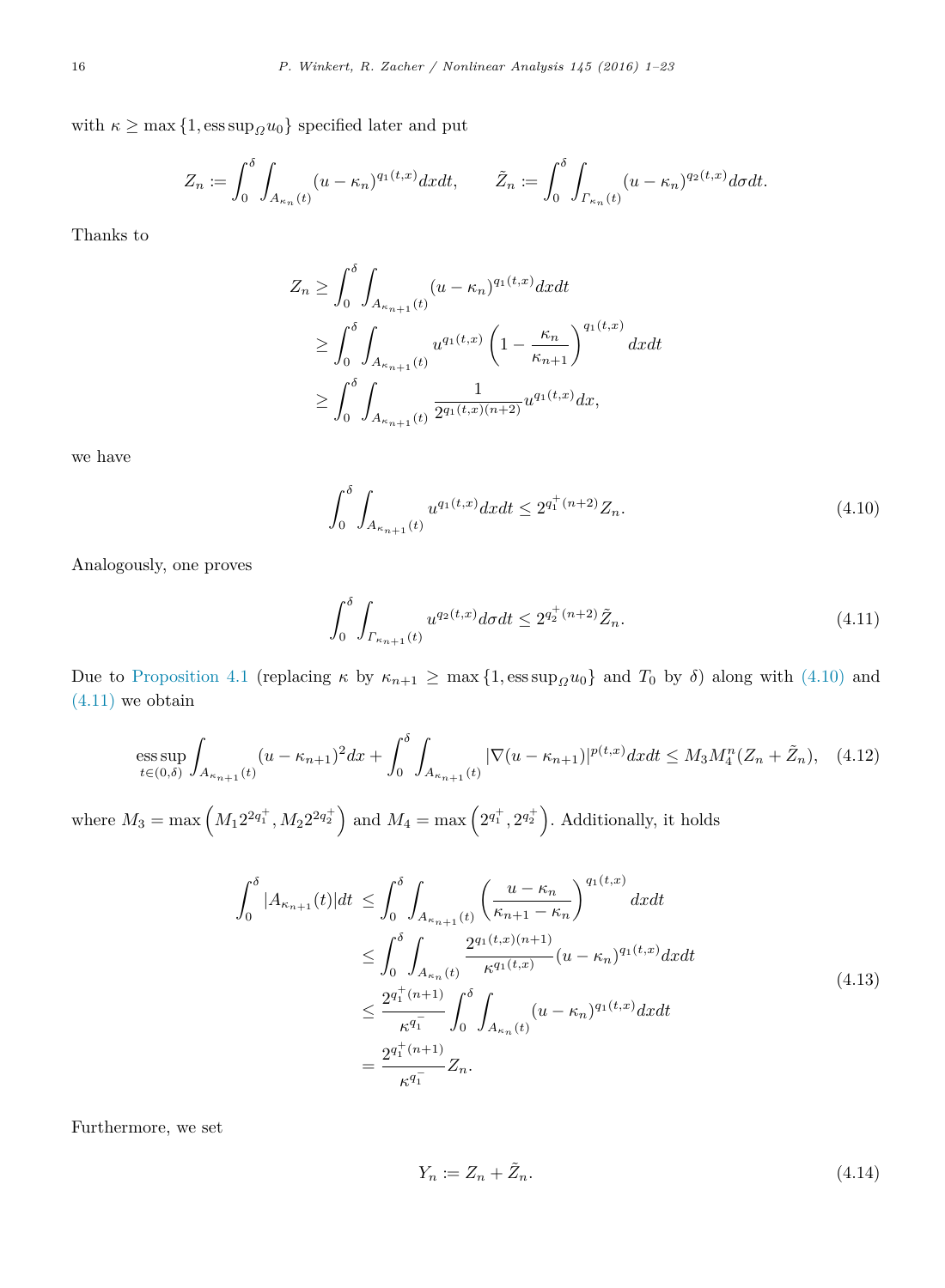(III) **Estimating the gradient term in** [\(4.12\)](#page-15-2) **from below**. With the aid of the partition of unity from step (I) it follows

$$
\int_{0}^{\delta} \int_{A_{\kappa_{n+1}}(t)} |\nabla(u - \kappa_{n+1})|^{p(t,x)} dx dt = \int_{0}^{\delta} \int_{A_{\kappa_{n+1}}(t)} |\nabla(u - \kappa_{n+1})|^{p(t,x)} \sum_{j=1}^{m} \xi_{j} dx dt
$$
  
\n
$$
\geq \sum_{j=1}^{m} \int_{0}^{\delta} \int_{A_{\kappa_{n+1}}(t)} \left( |\nabla(u - \kappa_{n+1})|^{p_{1,j}} - 1 \right) \xi_{j} dx dt
$$
  
\n
$$
\geq \left( \sum_{j=1}^{m} \int_{0}^{\delta} \int_{A_{\kappa_{n+1}}(t)} |\nabla(u - \kappa_{n+1})|^{p_{1,j}} \xi_{j}^{p_{1,j}} dx dt \right)
$$
  
\n
$$
- \left( m \int_{0}^{\delta} |A_{\kappa_{n+1}}(t)| dt \right), \tag{4.15}
$$

since  $\xi_j \ge \xi_j^{p_{1,j}^-}$ . In particular, from [\(4.15\)](#page-16-0) we conclude

<span id="page-16-3"></span><span id="page-16-1"></span><span id="page-16-0"></span>
$$
\int_{0}^{\delta} \int_{A_{\kappa_{n+1}}(t)} |\nabla(u - \kappa_{n+1})|^{p(t,x)} dx dt
$$
\n
$$
\geq \int_{0}^{\delta} \int_{A_{\kappa_{n+1}}(t)} |\nabla(u - \kappa_{n+1})|^{p_{1,j}^{-1}} \xi_{j}^{p_{1,j}^{-1}} dx dt - m \int_{0}^{\delta} |A_{\kappa_{n+1}}(t)| dt,
$$
\n(4.16)

for all  $j = 1, \ldots, m$ . Combining  $(4.16)$  and  $(4.12)$  and using  $(4.13)$  yields

<span id="page-16-2"></span>
$$
\underset{t\in(0,\delta)}{\text{ess sup}} \int_{A_{\kappa_{n+1}}(t)} (u - \kappa_{n+1})^2 dx + \int_0^{\delta} \int_{A_{\kappa_{n+1}}(t)} |\nabla (u - \kappa_{n+1})|^{p_{1,j}^-} \xi_j^{p_{1,j}^-} dx dt \le M_5 M_4^n (Z_n + \tilde{Z}_n) \tag{4.17}
$$

for any  $j = 1, \ldots, m$  with the positive constant  $M_5 = M_3 + m2^{q_1^+}$ . Recall that  $M_4 = \max\left(2^{q_1^+}, 2^{q_2^+}\right)$  (see step  $(II)$ ).

(IV) **Estimating the term**  $Z_{n+1}$ . Let us now estimate  $Z_{n+1}$  from above using the partition of unity. First, we have

$$
Z_{n+1} = \int_0^{\delta} \int_{A_{\kappa_{n+1}}} (u - \kappa_{n+1})^{q_1(t,x)} dx dt
$$
  
\n
$$
= \int_0^{\delta} \int_{A_{\kappa_{n+1}}(t)} (u - \kappa_{n+1})^{q_1(t,x)} \left(\sum_{j=1}^m \xi_j\right)^{q_1^+} dx dt
$$
  
\n
$$
\leq m^{q_1^+} \sum_{j=1}^m \int_0^{\delta} \int_{A_{\kappa_{n+1}}(t)} (u - \kappa_{n+1})^{q_1(t,x)} \xi_j^{q_{1,1,j}^+} dx dt
$$
  
\n
$$
\leq m^{q_1^+} \sum_{j=1}^m \left[ \int_0^{\delta} \int_{A_{\kappa_{n+1}}(t)} (u - \kappa_{n+1})^{q_{1,1,j}^+} \xi_j^{q_{1,1,j}^+} dx dt + \int_0^{\delta} \int_{A_{\kappa_{n+1}}(t)} (u - \kappa_{n+1})^{q_{1,1,j}^-} \xi_j^{q_{1,1,j}^-} dx dt \right],
$$
\n(4.18)

where  $q_{1,1,j}^- = \min_{(t,x)\in J_1\times(\overline{B_j}\cap\overline{\Omega})} q_1(t,x)$ . Note that  $p_{1,j}^- \leq q_{1,1,j}^- \leq q_{1,1,j}^+ < (p_{1,j}^-)^*$  for all  $j=1,\ldots,m$ .

Now, we fix  $j \in \{1, ..., m\}$  and assume that  $r \in \{q_{1,1,j}^-, q_{1,1,j}^+\}$ . Then  $p_{1,j}^- \le r < (p_{1,j}^-)^*$  and  $r \le q^+$ , where  $q^+ = \max(q_1^+, q_2^+).$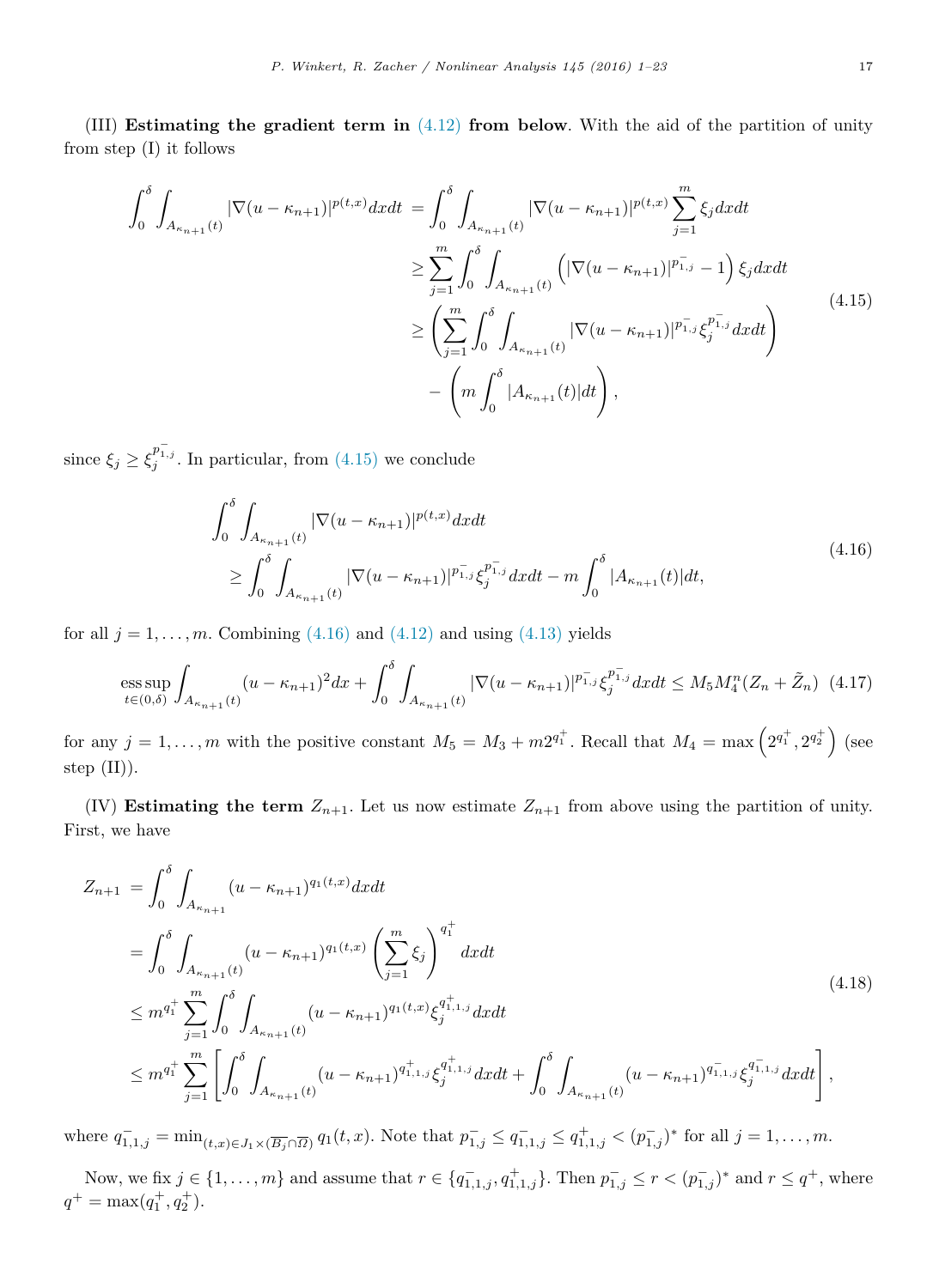By combining Hölder's inequality with Proposition  $2.5(1)$  we obtain

<span id="page-17-0"></span>
$$
\int_{0}^{\delta} \int_{\Omega} (u - \kappa_{n+1})_{+}^{r} \xi_{j}^{r} dx dt
$$
\n
$$
\leq \int_{0}^{\delta} \left[ \left( \int_{\Omega} (u - \kappa_{n+1})_{+}^{(p_{1,j}^{+})^{*}} \xi_{j}^{(p_{1,j}^{+})^{*}} dx \right)^{\frac{r}{(p_{1,j}^{+})^{*}}} \left| A_{\kappa_{n+1}}(t) \right|^{1 - \frac{r}{(p_{1,j}^{+})^{*}}} \right] dt
$$
\n
$$
\leq \left[ \int_{0}^{\delta} \int_{\Omega} (u - \kappa_{n+1})_{+}^{(p_{1,j}^{+})^{*}} \xi_{j}^{(p_{1,j}^{+})^{*}} dx dt \right]^{\frac{r}{(p_{1,j}^{+})^{*}}} \left[ \int_{0}^{\delta} |A_{\kappa_{n+1}}(t)| dt \right]^{1 - \frac{r}{(p_{1,j}^{+})^{*}}} \left[ \int_{0}^{\frac{r}{(p_{1,j}^{+})^{*}}} (u - \kappa_{n+1})_{+}^{(p_{1,j}^{+})^{*}} \xi_{j}^{(p_{1,j}^{+})^{*}} dx dt \right]^{\frac{r}{(p_{1,j}^{+})^{*}}} \left[ \int_{0}^{\delta} (u - \kappa_{n+1})_{+}^{p_{1,j}^{+}} \xi_{j}^{(p_{1,j}^{+})} dx dt \right]^{\frac{r}{(p_{1,j}^{+})^{*}}} \times \left( \underset{0 < t < \delta}{\text{ess sup}} \int_{\Omega} (u - \kappa_{n+1})_{+}^{2} dx \right)^{\frac{r}{N+2}} \left[ \int_{0}^{\delta} |A_{\kappa_{n+1}}(t)| dt \right]^{1 - \frac{r}{(p_{1,j}^{+})^{*}}},
$$
\n(4.19)

where  $\tilde{C} = \max(1, C_{\Omega}(p_{1,1}^-, N), \ldots, C_{\Omega}(p_{1,m}^-, N))$  with  $C_{\Omega}(p_{1,j}^-, N)$  being the constant of the energy esti-mate given in [Proposition 2.5\(](#page-7-0)1),  $j = 1, \ldots, m$ . Thus  $\tilde{C}$  is independent of *j*. Furthermore, the right-hand side of [\(4.19\)](#page-17-0) can be estimated to obtain

$$
\int_{0}^{\delta} \int_{\Omega} (u - \kappa_{n+1})_{+}^{r} \xi_{j}^{r} dx dt \leq M_{6} \left( \int_{0}^{\delta} \int_{A_{\kappa_{n+1}}(t)} |\nabla(u - \kappa_{n+1})|^{p_{1,j}} \xi_{j}^{p_{1,j}} dx dt + \int_{0}^{\delta} \int_{A_{\kappa_{n+1}}(t)} u^{q_{1}(t,x)} dx dt \right)
$$

$$
+ \operatorname{ess} \sup_{0 < t < \delta} \int_{\Omega} (u - \kappa_{n+1})_{+}^{2} dx \right)^{r} \left( \frac{1}{p_{1,j}^{2}} \frac{N}{N+2} + \frac{1}{N+2} \right) \left[ \int_{0}^{\delta} |A_{\kappa_{n+1}}(t)| dt \right]^{1 - \frac{r}{(p_{1,j}^{2})^{*}}} \tag{4.20}
$$

with  $M_6 = M_6(p^+, q^+, \tilde{C}, L)$ . Applying [\(4.17\),](#page-16-2) [\(4.10\),](#page-15-0) [\(4.9\),](#page-14-0) [\(4.13\)](#page-15-3) and [\(4.14\)](#page-15-4) to the right-hand side of [\(4.20\)](#page-17-1) yields

$$
\int_{0}^{\delta} \int_{\Omega} (u - \kappa_{n+1})_{+}^{r} \xi_{j}^{r} dx dt \leq M_{6} \left( M_{5} M_{4}^{n} (Z_{n} + \tilde{Z}_{n}) + 2^{q_{1}^{+}(n+2)} Z_{n} \right)^{r} \left( \frac{1}{p_{1,j}^{-} N_{+2}^{+} + N_{+2}^{+}} \right) \left[ \frac{2^{q_{1}^{+}(n+1)}}{\kappa^{q_{1}^{-}}} Z_{n} \right]^{1 - \frac{r}{(p_{1,j}^{-})^{*}}} \leq M_{6} 2^{q^{+}} \left( M_{5}^{q^{+}} \left( M_{4}^{q^{+}} \right)^{n} \left( Y_{n} + Y_{n}^{q^{+}} \right) + \left( 2^{q_{1}^{+} q^{+}} \right)^{n+2} \left( Y_{n} + Y_{n}^{q^{+}} \right) \right) \left[ \frac{2^{q_{1}^{+}(n+1)}}{\kappa^{q_{1}^{-}}} Z_{n} \right]^{1 - \frac{r}{(p_{1,j}^{-})^{*}}} \tag{4.21}
$$
\n
$$
\leq M_{7} M_{8}^{n} \left( Y_{n} + Y_{n}^{q^{+}} \right) \left[ \frac{2^{q_{1}^{+}(n+1)}}{\kappa^{q_{1}^{-}}} Z_{n} \right]^{1 - \frac{r}{(p_{1,j}^{-})^{*}}},
$$

where we have used the estimate

<span id="page-17-2"></span><span id="page-17-1"></span>
$$
r\left(\frac{1}{p_{1,j}^-}\frac{N}{N+2} + \frac{1}{N+2}\right) \le q^+ \frac{N+1}{N+2} \le q^+.
$$

Set  $\eta = \max\left(\frac{q_{1,1,1}^+}{(p_{1,1}^-)^*}, \ldots, \frac{q_{1,1,m}^+}{(p_{1,m}^-)^*}\right)$ ). Then, we can estimate the last term on the right-hand side of  $(4.21)$  as follows

<span id="page-17-3"></span>
$$
\left[\frac{2^{q_1^+(n+1)}}{\kappa^{q_1^-}}Z_n\right]^{1-\frac{r}{(p_{1,j}^-)^*}} \le 2^{q_1^+(n+1)}\left(\frac{1}{\kappa^{q_1^-}}\right)^{1-\eta}\left(Y_n + Y_n^{1-\eta}\right) \tag{4.22}
$$

for  $r \in \{q_{1,1,j}^+, q_{1,1,j}^-\}.$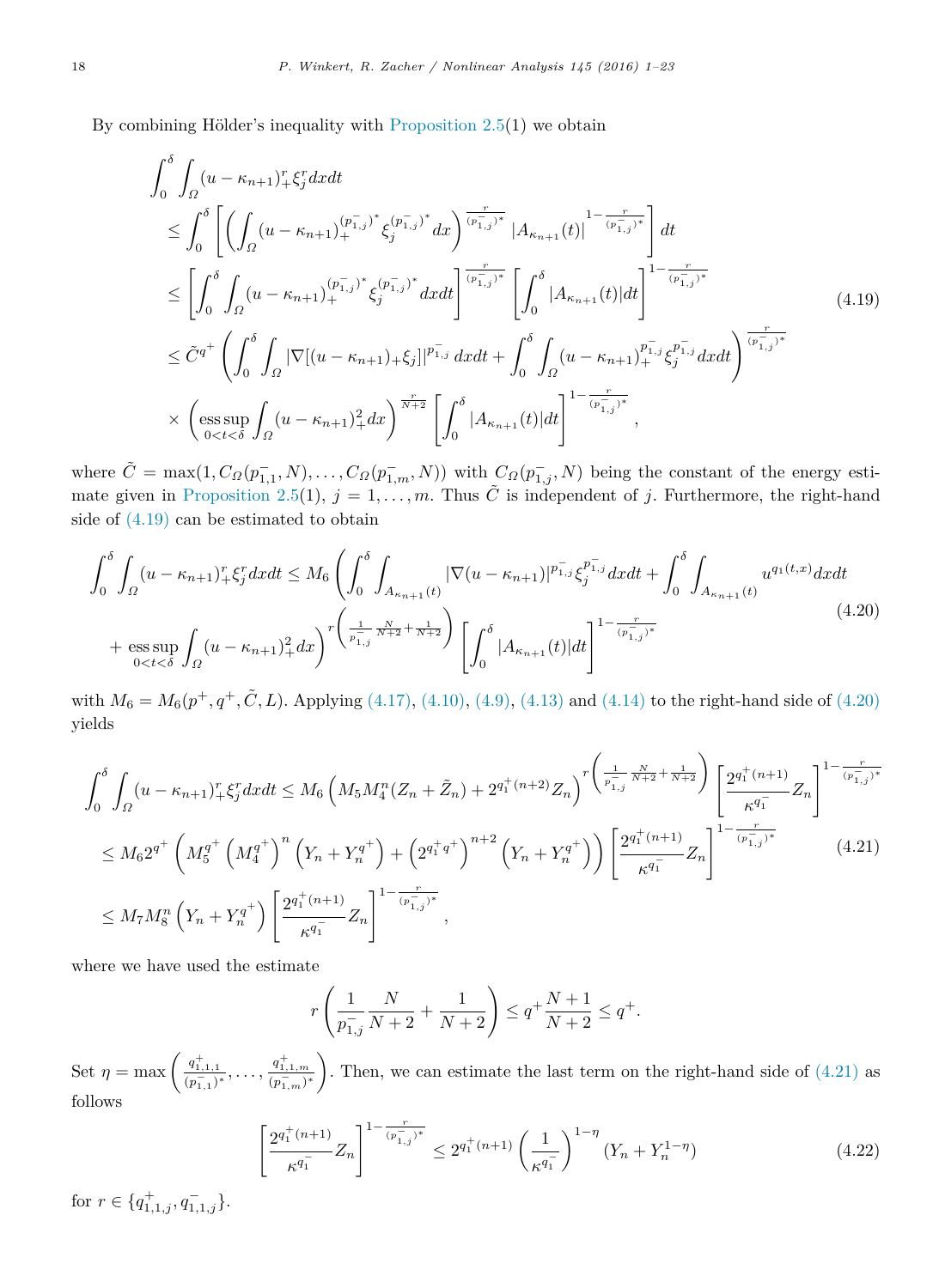Now we may apply [\(4.21\)](#page-17-2) and [\(4.22\)](#page-17-3) with  $r = q_{1,1,j}^+$  and  $r = q_{1,1,j}^-$ , respectively, to [\(4.18\)](#page-16-3) which results in

$$
Z_{n+1} \leq m^{q_1^+} \sum_{j=1}^m \left[ \int_0^\delta \int_{A_{\kappa_{n+1}}(t)} (u - \kappa_{n+1})^{q_{1,1,j}^+} \xi_j^{q_{1,1,j}^+} dx dt + \int_0^\delta \int_{A_{\kappa_{n+1}}(t)} (u - \kappa_{n+1})^{q_{1,1,j}^-} \xi_j^{q_{1,1,j}^-} dx dt \right]
$$
  
\n
$$
\leq m^{q_1^+} \sum_{j=1}^m \left[ 2M_7 M_8^n \left( Y_n + Y_n^{q^+} \right) 2^{q_1^+(n+1)} \frac{1}{\kappa^{q_1^-(1-\eta)}} (Y_n + Y_n^{1-\eta}) \right]
$$
  
\n
$$
\leq M_9 M_{10}^n \frac{1}{\kappa^{q_1^-(1-\eta)}} \left( Y_n^2 + Y_n^{2-\eta} + Y_n^{1+q^+} + Y_n^{1+q^+-\eta} \right)
$$
\n(4.23)

with positive constants  $M_9$  and  $M_{10}$  depending on the data.

(V) **Estimating the term**  $\tilde{Z}_{n+1}$ . Similar to step (V) we are going to estimate the term  $\tilde{Z}_{n+1}$ . First, we have

$$
\tilde{Z}_{n+1} = \int_0^{\delta} \int_{\Gamma_{\kappa_{n+1}}} (u - \kappa_{n+1})^{q_2(t,x)} d\sigma dt \n= \int_0^{\delta} \int_{\Gamma_{\kappa_{n+1}}(t)} (u - \kappa_{n+1})^{q_2(t,x)} \left( \sum_{j=1}^m \xi_j \right)^{q_2^+} d\sigma dt \n\leq m^{q_2^+} \sum_{j=1}^m \int_0^{\delta} \int_{\Gamma_{\kappa_{n+1}}(t)} (u - \kappa_{n+1})^{q_2(t,x)} \xi_j^{q_2(t,x)} d\sigma dt \n\leq m^{q_2^+} \sum_{j=1}^m \left[ \int_0^{\delta} \int_{\Gamma_{\kappa_{n+1}}(t)} (u - \kappa_{n+1})^{q_{2,1,j}^+} \xi_j^{q_{2,1,j}^+} d\sigma dt + \int_0^{\delta} \int_{\Gamma_{\kappa_{n+1}}(t)} (u - \kappa_{n+1})^{q_{2,1,j}^-} \xi_j^{q_{2,1,j}^-} d\sigma dt \right],
$$
\n(4.24)

with  $q_{2,1,j}^- = \min_{(t,x)\in J_1\times (\overline{B_j}\cap \Gamma)} q_2(t,x)$ . Recall that  $p_{1,j}^- \leq q_{2,1,j}^- \leq q_{2,1,j}^+ < (p_{1,i}^-)_*$  for  $j=1,\ldots,m$ .

Then, we fix an index  $j \in \{1, ..., m\}$  and assume that  $r \in \{q_{2,1,j}^-, q_{2,1,j}^+\}$  meaning that  $p_{1,j}^- \le r < (p_{1,j}^-)_*$ and  $r \leq q^+$ . Defining a number  $s = s_{1,j}(r)$  through

<span id="page-18-2"></span><span id="page-18-1"></span><span id="page-18-0"></span>
$$
s_*=\frac{r+(p_{1,j}^-)_*}{2},
$$

we have that  $s < p_{1,j}^- \leq r < s_* < (p_{1,j}^-)_*.$  Taking into account [Proposition 2.5\(](#page-7-0)2) and twice Hölder's inequality we obtain

$$
\int_{0}^{\delta} \int_{\Gamma} ((u - \kappa_{n+1})_{+} \xi_{j})^{r} d\sigma dt
$$
\n
$$
\leq \hat{C}^{q^{+}} \left( \int_{0}^{\delta} \int_{\Omega} |\nabla[(u - \kappa_{n+1})_{+} \xi_{j}]|^{s} d\sigma dt + \int_{0}^{\delta} \int_{\Omega} |(u - \kappa_{n+1})_{+} \xi_{j}|^{s} d\sigma dt \right)
$$
\n
$$
\times \left( \underset{0 < t < \delta}{\operatorname{ess}} \int_{\Omega} (u - \kappa_{n+1})_{+}^{2} d\sigma \right)^{\frac{s-1}{N}}
$$
\n
$$
\leq \hat{C}^{q^{+}} \left[ \left( \int_{0}^{\delta} \int_{\Omega} |\nabla[(u - \kappa_{n+1})_{+} \xi_{j}]|^{p_{1,j}^{-}} d\sigma dt \right)^{\frac{s}{p_{1,j}^{-}}} \left( \int_{0}^{\delta} |A_{\kappa_{n+1}}(t)| dt \right)^{1 - \frac{s}{p_{1,j}^{-}}} \right] \left( 4.25 \right)
$$
\n
$$
+ \left( \int_{0}^{\delta} \int_{\Omega} |(u - \kappa_{n+1})_{+} \xi_{j}|^{p_{1,j}^{-}} d\sigma dt \right)^{\frac{s}{p_{1,j}^{-}}} \left( \int_{0}^{\delta} |A_{\kappa_{n+1}}(t)| dt \right)^{1 - \frac{s}{p_{1,j}^{-}}} \right)
$$
\n
$$
\times \left( \underset{0 < t < \delta}{\operatorname{ess}} \sup_{0} \int_{\Omega} (u - \kappa_{n+1})_{+}^{2} d\sigma \right)^{\frac{s-1}{N}},
$$
\n(4.25)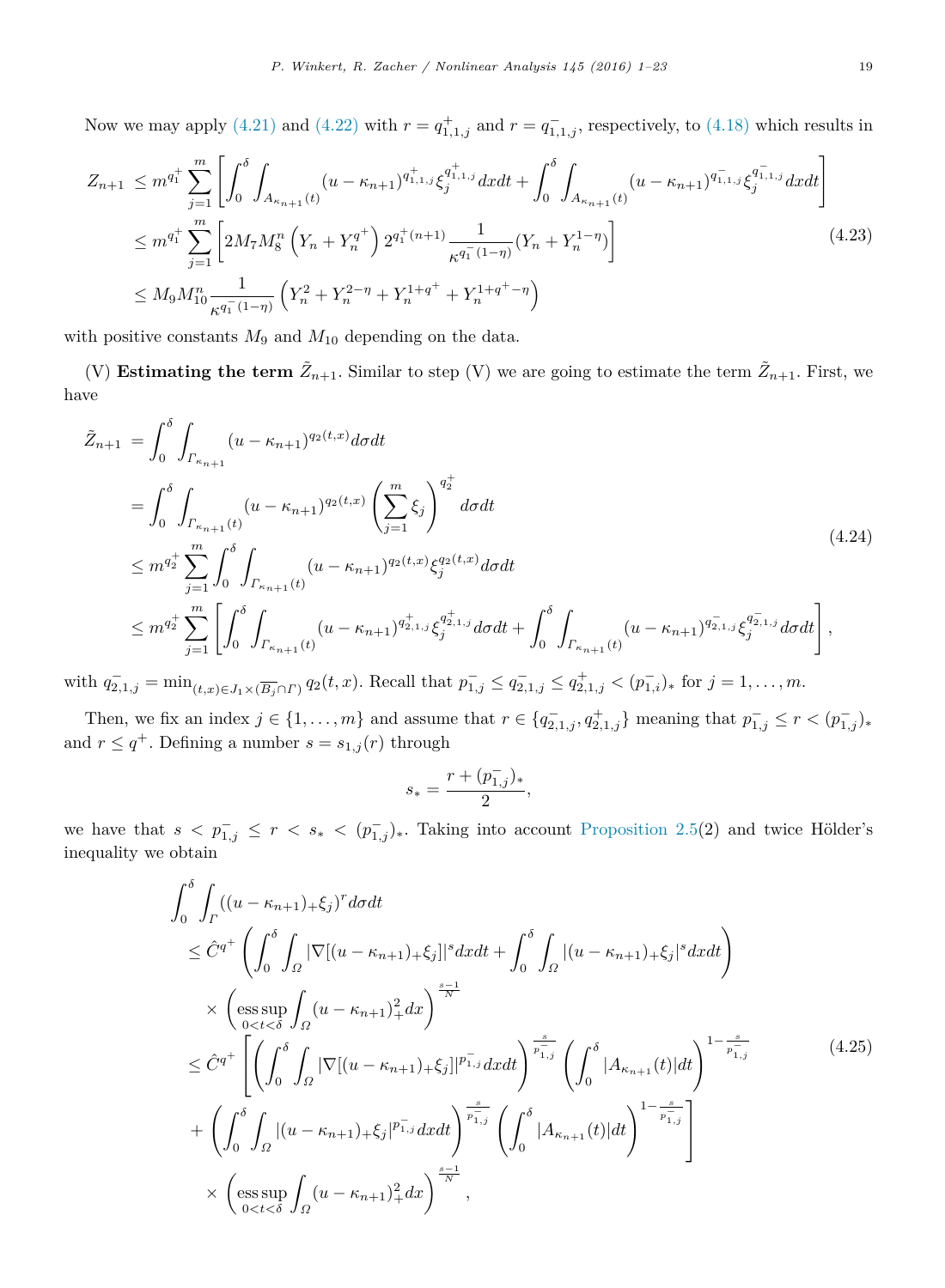$\hat{C} = \max(1, C_{\Gamma}(p_{1,1}^-, N), \ldots, C_{\Gamma}(p_{1,m}^-, N))$  with  $C_{\Gamma}(p_{1,j}^-, N)$  being the constant of the energy estimate given in [Proposition 2.5\(](#page-7-0)2) for  $j = 1, \ldots, m$  ensuring that  $\hat{C}$  is independent of *j*. The right-hand side of [\(4.25\)](#page-18-0) can be estimated through

$$
\int_{0}^{\delta} \int_{\Gamma} ((u - \kappa_{n+1})_{+} \xi_{j})^{r} d\sigma dt \leq M_{11} \left( \int_{0}^{\delta} \int_{\Omega} |\nabla (u - \kappa_{n+1})_{+}|^{p_{1,j}^{-}} \xi_{j}^{p_{1,j}^{-}} d\mathbf{x} dt + \int_{0}^{\delta} \int_{\Omega} u^{q_{1}(t,x)} d\mathbf{x} dt + \int_{\Omega} u^{q_{2}(t,x)} d\mathbf{x} dt + \int_{\Omega} u^{q_{1}(t,x)} d\mathbf{x} dt + \int_{\Omega} u^{q_{2}(t,x)} d\mathbf{x} dt + \int_{\Omega} u^{q_{2}(t,x)} d\mathbf{x} dt + \int_{\Omega} u^{q_{1}(t,x)} d\mathbf{x} dt + \int_{\Omega} u^{q_{2}(t,x)} d\mathbf{x} dt + \int_{\Omega} u^{q_{2}(t,x)} d\mathbf{x} dt + \int_{\Omega} u^{q_{1}(t,x)} d\mathbf{x} dt + \int_{\Omega} u^{q_{2}(t,x)} d\mathbf{x} dt + \int_{\Omega} u^{q_{2}(t,x)} d\mathbf{x} dt + \int_{\Omega} u^{q_{2}(t,x)} d\mathbf{x} dt + \int_{\Omega} u^{q_{2}(t,x)} d\mathbf{x} dt + \int_{\Omega} u^{q_{2}(t,x)} d\mathbf{x} dt + \int_{\Omega} u^{q_{2}(t,x)} d\mathbf{x} dt + \int_{\Omega} u^{q_{2}(t,x)} d\mathbf{x} dt + \int_{\Omega} u^{q_{2}(t,x)} d\mathbf{x} dt + \int_{\Omega} u^{q_{2}(t,x)} d\mathbf{x} dt + \int_{\Omega} u^{q_{2}(t,x)} d\mathbf{x} dt + \int_{\Omega} u^{q_{2}(t,x)} d\mathbf{x} dt + \int_{\Omega} u^{q_{2}(t,x)} d\mathbf{x} dt + \int_{\Omega} u^{q_{2}(t,x)} d\mathbf{x} dt + \int_{\Omega} u^{q_{2}(t,x)} d\mathbf{x} dt + \int_{\Omega} u^{q_{2}(t,x)} d\mathbf{x} dt + \int_{\Omega} u^{q_{2}(t,x)} d\mathbf{x} dt + \int_{\Omega} u^{q_{2}(t,x)} d\mathbf{x} dt + \int_{\Omega} u^{q_{2}(t,x)} d\mathbf{x} dt + \int_{\Omega} u^{q_{2}(t,x)} d
$$

with  $M_{11} = M_{11}(p^+, q^+, \hat{C}, L)$ . Applying [\(4.17\),](#page-16-2) [\(4.10\),](#page-15-0) [\(4.9\)](#page-14-0) and [\(4.13\)](#page-15-3) to the right-hand side of [\(4.26\)](#page-19-0) yields

$$
\int_{0}^{\delta} \int_{\Gamma} ((u - \kappa_{n+1})_{+} \xi_{j})^{r} d\sigma dt \leq M_{11} \left( M_{5} M_{4}^{n} (Z_{n} + \tilde{Z}_{n}) + 2^{q_{1}^{+}(n+2)} Z_{n} \right)^{\frac{s}{p_{1,j}^{-}} + \frac{s-1}{N}} \left( \frac{2^{q_{1}^{+}(n+2)}}{\kappa^{q_{1}^{-}}} Z_{n} \right)^{1 - \frac{s}{p_{1,j}^{-}}} \leq M_{12} M_{13}^{n} (Y_{n} + Y_{n}^{2q^{+}}) \left( \frac{2^{q_{1}^{+}(n+2)}}{\kappa^{q_{1}^{-}}} Z_{n} \right)^{1 - \frac{s}{p_{1,j}^{-}}} , \tag{4.27}
$$

where

<span id="page-19-3"></span><span id="page-19-1"></span><span id="page-19-0"></span>
$$
\frac{s}{p_{1,j}^-}+\frac{s-1}{N}\leq 2q^+.
$$

Now, putting  $\tilde{\eta} = \max \left( \frac{s_{1,1}(q_{2,1,1}^+) }{q_{2,1,1}^-} \right)$  $\frac{(q_{2,1,1}^+)}{p_{1,1}^-}$ , ...,  $\frac{s_{1,m}(q_{2,1,m}^+)}{p_{1,m}^-}$  $\left(\frac{p_{1,n}^+(q_{2,1,m}^+)}{p_{1,m}^-}\right)$  we obtain for the last term in [\(4.27\)](#page-19-1)  $\int 2^{q_1^+(n+2)}$  $\frac{1}{\kappa^{q-1}}Z_n$  $\int_0^{1-\frac{s}{p_{1,j}^-}} \leq 2^{q_1^+(n+2)} \left( \frac{1}{\cdot} \right)$  $\kappa^{q_1^-}$  $\int$ <sup>1-*η*</sup></sup> $(Y_n + Y_n^{1-\tilde{\eta}})$  $(4.28)$ 

Finally, combining [\(4.27\)](#page-19-1) and [\(4.28\)](#page-19-2) results in

<span id="page-19-2"></span>
$$
\int_0^{\delta} \int_{\Gamma} ((u - \kappa_{n+1})_+ \xi_j)^r d\sigma dt \leq M_{12} M_{13}^n (Y_n + Y_n^{2q^+}) 2^{q_1^+(n+2)} \left(\frac{1}{\kappa^{q_1^-}}\right)^{1-\tilde{\eta}} \left(Y_n + Y_n^{1-\tilde{\eta}}\right)
$$
\n
$$
\leq M_{14} M_{15}^n \frac{1}{\kappa^{q_1^-(1-\tilde{\eta})}} \left(Y_n^2 + Y_n^{2-\tilde{\eta}} + Y_n^{2q^+ + 1} + Y_n^{2q^+ + 1-\tilde{\eta}}\right). \tag{4.29}
$$

From [\(4.24\)](#page-18-1) and [\(4.29\)](#page-19-3) we conclude for  $r \in \{q_{2,1,j}^-, q_{2,1,j}^+\}$ 

<span id="page-19-4"></span>
$$
\tilde{Z}_{n+1} \le M_{16} M_{15}^n \frac{1}{\kappa^{q_1^-(1-\tilde{\eta})}} \left( Y_n^2 + Y_n^{2-\tilde{\eta}} + Y_n^{2q^+ + 1} + Y_n^{2q^+ + 1-\tilde{\eta}} \right). \tag{4.30}
$$

(VI) **The iterative inequality for**  $Y_n$ . Since  $Y_n = Z_n + \tilde{Z}_n$ , we derive from [\(4.23\)](#page-18-2) and [\(4.30\)](#page-19-4)

$$
Y_{n+1} \le Kb^{n} \frac{1}{\kappa^{q_{1}^{-}(1-\hat{\eta})}} \left(Y_{n}^{2} + Y_{n}^{2-\eta} + Y_{n}^{1+q^{+}} + Y_{n}^{1+q^{+}-\eta} + Y_{n}^{2} + Y_{n}^{2-\tilde{\eta}} + Y_{n}^{2q^{+}+1} + Y_{n}^{2q^{+}+1-\tilde{\eta}}\right)
$$
  

$$
\le 8Kb^{n} \frac{1}{\kappa^{q_{1}^{-}(1-\hat{\eta})}} \left(Y_{n}^{1+\delta_{1}} + Y_{n}^{1+\delta_{2}}\right)
$$

with  $K = \max(M_9, M_{16})$ ,  $b = \max(M_{10}, M_{15})$ ,  $\hat{\eta} = \max(\eta, \tilde{\eta})$  and where  $0 < \delta_1 \leq \delta_2$  are given by

$$
\begin{split} \delta_1 &= \min \left(1, 1-\eta, q^+, q^+ - \eta, 1-\tilde{\eta}, 2q^+, 2q^+ - \tilde{\eta} \right), \\ \delta_2 &= \max \left(1, 1-\eta, q^+, q^+ - \eta, 1-\tilde{\eta}, 2q^+, 2q^+ - \tilde{\eta} \right). \end{split}
$$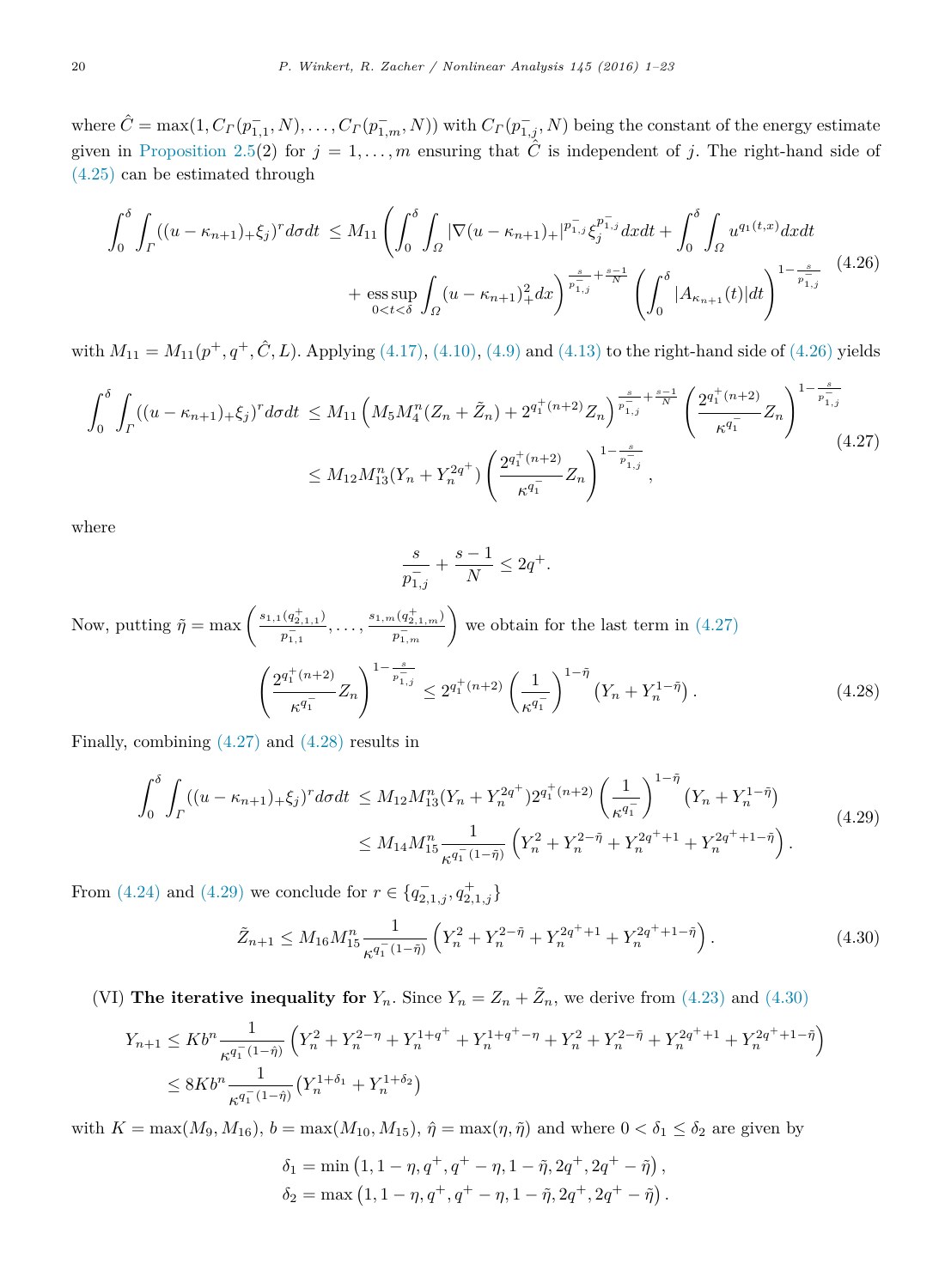We can assume, without loss of generality, that *b >* 1. Hence, we may apply [Lemma 2.6](#page-8-1) which ensures that  $Y_n \to 0$  as  $n \to \infty$  provided

<span id="page-20-0"></span>
$$
Y_0 = \int_0^{\delta} \int_{\Omega} (u - \kappa)_+^{q_1(t,x)} dx dt + \int_0^{\delta} \int_{\Gamma} (u - \kappa)_+^{q_2(t,x)} d\sigma dt
$$
  

$$
\leq \min \left[ \left( \frac{16K}{\kappa^{q_1^-(1-\hat{\eta})}} \right)^{-\frac{1}{\delta_1}} b^{-\frac{1}{\delta_1^2}}, \left( \frac{16K}{\kappa^{q_1^-(1-\hat{\eta})}} \right)^{-\frac{1}{\delta_2}} b^{-\frac{1}{\delta_1 \delta_2} - \frac{\delta_2 - \delta_1}{\delta_2^2}} \right].
$$
 (4.31)

If we have

$$
\int_{0}^{\delta} \int_{\Omega} u_{+}^{q_{1}(t,x)} dxdt + \int_{0}^{\delta} \int_{\Gamma} u_{+}^{q_{2}(t,x)} d\sigma dt
$$
\n
$$
\leq \min \left[ \left( \frac{16K}{\kappa^{q_{1}^{-}}(1-\hat{\eta})} \right)^{-\frac{1}{\delta_{1}}} b^{-\frac{1}{\delta_{1}^{2}}}, \left( \frac{16K}{\kappa^{q_{1}^{-}}(1-\hat{\eta})} \right)^{-\frac{1}{\delta_{2}}} b^{-\frac{1}{\delta_{1}\delta_{2}} - \frac{\delta_{2} - \delta_{1}}{\delta_{2}^{2}}} \right],
$$
\n(4.32)

then  $(4.31)$  is obviously satisfied. Thus, choosing  $\kappa$  such that

$$
\kappa = \max \left( \max(1, \text{ess}\sup_{\Omega} u_0), (16K)^{\frac{1}{q_1^-(1-\hat{\eta})}} b^{\frac{1}{\delta_1 q_1^-(1-\hat{\eta})} + \frac{\delta_2 - \delta_1}{\delta_2 q_1^-(1-\hat{\eta})}} \times \left( 1 + \int_0^{\delta} \int_{\Omega} u_+^{q_1(t,x)} dx dt + \int_0^{\delta} \int_{\Gamma} u_+^{q_2(t,x)} d\sigma dt \right)^{\frac{\delta_2}{q_1^-(1-\hat{\eta})}} \right),
$$
\n(4.33)

it follows that [\(4.32\)](#page-20-1) and in particular [\(4.31\)](#page-20-0) are fulfilled. Since  $\kappa_n \to 2\kappa$  as  $n \to \infty$  we obtain

<span id="page-20-2"></span><span id="page-20-1"></span>
$$
\operatorname{ess} \sup_{(0,\delta)\times\Omega} u \le 2\kappa \quad \text{and} \quad \operatorname{ess} \sup_{(0,\delta)\times\Gamma} u \le 2\kappa,
$$

where *κ* is defined in [\(4.33\).](#page-20-2) That means that  $u \in L^{\infty}(Q_{\delta}), L^{\infty}(T_{\delta})$  with  $Q_{\delta} = (0, \delta) \times \Omega$  as well as  $\Gamma_{\delta} = (0,\delta) \times \Gamma.$ 

(VII) **Repeating the iteration**. Note that the subsequent constants are independent of *δ*:

$$
C_1 := \operatorname*{ess\,sup}_{\Omega} u_0, \qquad C := (16K)^{\frac{1}{q_1^-(1-\tilde{\eta})}} b^{\frac{1}{\delta_1 q_1^-(1-\tilde{\eta})} + \frac{\delta_2 - \delta_1}{\delta_2 q_1^-(1-\tilde{\eta})}}, \qquad \beta := \frac{\delta_2}{q_1^-(1-\tilde{\eta})}.
$$

Thus, step (VI) has shown that

$$
\max\left(\operatorname*{ess\,sup}_{(0,\delta)\times\Omega} u, \operatorname*{ess\,sup}_{(0,\delta)\times\Gamma} u\right) \le 2 \max\left(C_1, C\left(1 + \int_0^\delta \int_\Omega u_+^{q_1(t,x)} dxdt + \int_0^\delta \int_\Gamma u_+^{q_2(t,x)} d\sigma dt\right)^\beta\right)
$$
  

$$
\le 2 \max\left(C_1, C\left(1 + \int_0^T \int_\Omega u_+^{q_1(t,x)} dxdt + \int_0^T \int_\Gamma u_+^{q_2(t,x)} d\sigma dt\right)^\beta\right)
$$
  

$$
=:\tilde{\kappa}_1,
$$

where  $\tilde{\kappa}_1$  is independent of  $\delta$ . Now we may proceed as in (II)–(VI) replacing  $\delta$  by  $2\delta$  and starting with  $\kappa \geq \tilde{\kappa}_1$ . Then, the same calculations as above ensure an estimate of the form

$$
\max\left(\underset{(0,2\delta)\times\Omega}{\operatorname{ess\,sup}} u,\underset{(0,2\delta)\times\Gamma}{\operatorname{ess\,sup}} u\right)
$$
  

$$
\leq 2\max\left(\tilde{\kappa}_1,C\left(1+\int_0^{2\delta}\int_{\Omega}u_+^{q_1(t,x)}dxdt+\int_0^{2\delta}\int_{\Gamma}u_+^{q_2(t,x)}d\sigma dt\right)^{\beta}\right)
$$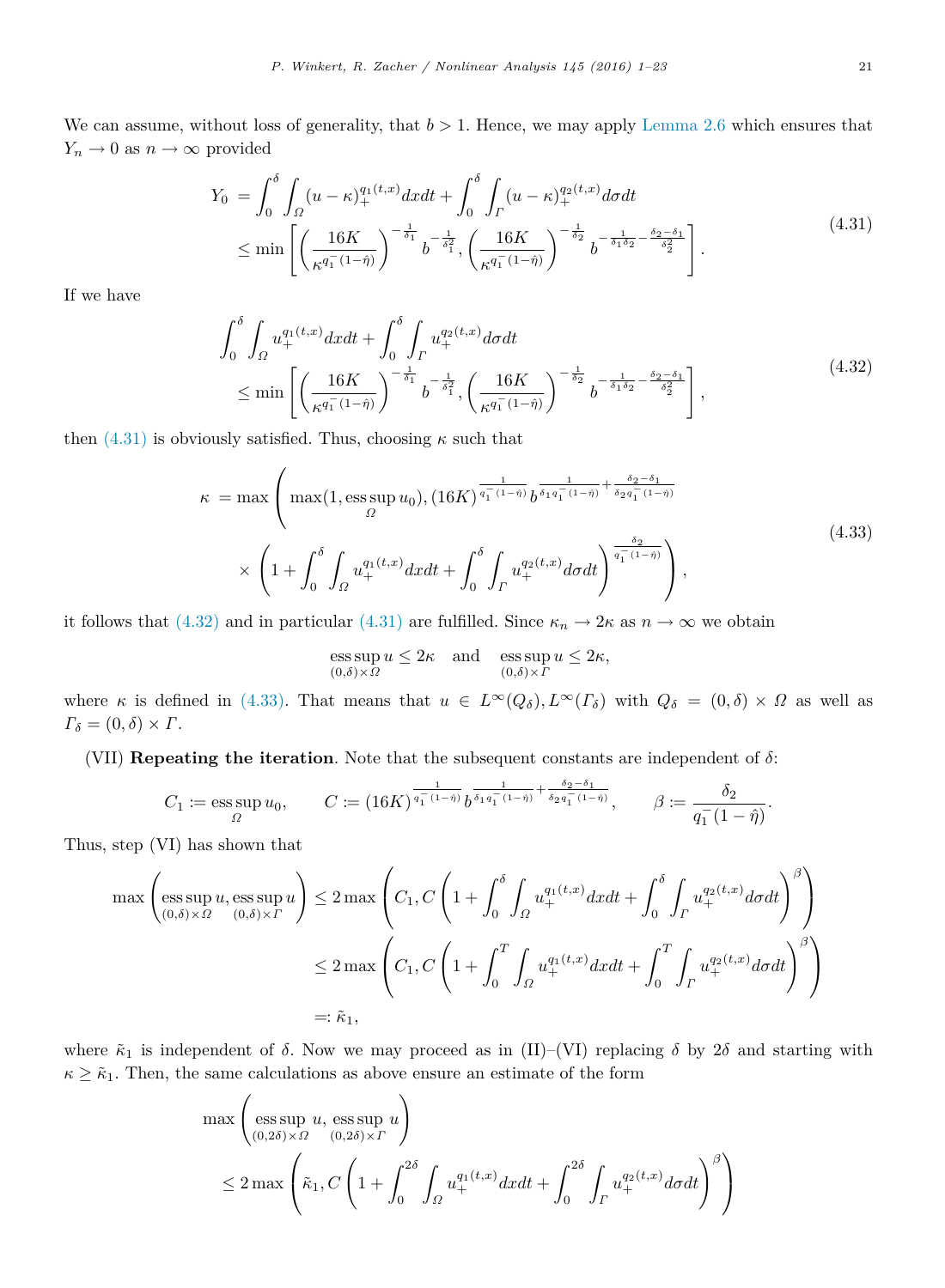$$
\leq 2 \max \left( \tilde{\kappa}_1, C \left( 1 + \int_0^T \int_{\Omega} u_+^{q_1(t,x)} dx dt + \int_0^T \int_{\Gamma} u_+^{q_2(t,x)} d\sigma dt \right)^{\beta} \right)
$$
  
=  $2\tilde{\kappa}_1 =: \tilde{\kappa}_2.$ 

Recalling  $[0, T] = \bigcup_{i=1}^{l} [\delta(i-1), \delta i]$  and following this pattern gives the global upper bound

$$
\max\left(\operatorname*{ess\,sup}_{(0,T)\times\Omega} u, \operatorname*{ess\,sup}_{(0,T)\times\Gamma} u\right) \leq \tilde{\kappa}_l = 2\tilde{\kappa}_{l-1} = \cdots = 2^{l-1}\tilde{\kappa}_1
$$

meaning that

$$
\max\left(\operatorname*{ess\,sup}_{(0,T)\times\Omega} u, \operatorname*{ess\,sup}_{(0,T)\times\Gamma} u\right) \n\leq 2^l \max\left(C_1, C\left(1+\int_0^T\int_{\Omega} u_+^{q_1(t,x)} dxdt + \int_0^T\int_{\Gamma} u_+^{q_2(t,x)} d\sigma dt\right)^{\beta}\right).
$$

This proves the first assertion of the theorem.

In order to verify the global lower bound for a supersolution, we may argue similarly replacing *u* by  $-u$ ,  $A_{\kappa}(t)$  by  $\tilde{A}_{\kappa}(t)$  and  $\Gamma_{\kappa}(t)$  by  $\tilde{\Gamma}_{\kappa}(t)$ . Additionally, instead of [Proposition 4.1,](#page-10-2) we have to use [Proposition 4.2.](#page-13-1) That finishes the proof of the theorem.  $\Box$ 

#### References

- <span id="page-21-0"></span>[1] E. [Acerbi, G. Mingione, G.A. Seregin, Regularity results for parabolic systems related to a class of non-Newtonian fluids,](http://refhub.elsevier.com/S0362-546X(16)30146-8/sbref1) Ann. Inst. H. Poincaré Anal. Non Linéaire 21 (1) (2004) 25–60.
- <span id="page-21-18"></span>[2] R.[A. Adams, Sobolev Spaces, Academic Press, New York-London, 1975.](http://refhub.elsevier.com/S0362-546X(16)30146-8/sbref2)
- <span id="page-21-6"></span>[3] Y.[A. Alkhutov, V.V. Zhikov, Existence theorems and qualitative properties of solutions of parabolic equations with a](http://refhub.elsevier.com/S0362-546X(16)30146-8/sbref3) variable order of nonlinearity, Dokl. Akad. Nauk 430 (3) (2010) 295–299.
- <span id="page-21-7"></span>[4] Y.[A. Alkhutov, V.V. Zhikov, Existence theorems for solutions of parabolic equations with a variable order of nonlinearity,](http://refhub.elsevier.com/S0362-546X(16)30146-8/sbref4) Tr. Mat. Inst. Steklova 270 (2010) 21–32.
- <span id="page-21-8"></span>[5] S. Antontsev, Wave equation with *p*(*x, t*[\)-Laplacian and damping term: existence and blow-up, J. Difference Equ. Appl. 3](http://refhub.elsevier.com/S0362-546X(16)30146-8/sbref5) (4) (2011) 503–525.
- <span id="page-21-9"></span>[6] S. [Antontsev, M. Chipot, S. Shmarev, Uniqueness and comparison theorems for solutions of doubly nonlinear parabolic](http://refhub.elsevier.com/S0362-546X(16)30146-8/sbref6) equations with nonstandard growth conditions, Commun. Pure Appl. Anal. 12 (4) (2013) 1527–1546.
- <span id="page-21-1"></span>[7] S.N. Antontsev, J.I. Díaz, S. Shmarev, Energy Methods for Free Boundary Problems, Birkhäuser Boston, Inc., Boston, MA, 2002.
- <span id="page-21-2"></span>[8] S.[N. Antontsev, J.F. Rodrigues, On stationary thermo-rheological viscous flows, Ann. Univ. Ferrara Sez. VII Sci. Mat. 52](http://refhub.elsevier.com/S0362-546X(16)30146-8/sbref8) (1) (2006) 19–36.
- <span id="page-21-10"></span>[9] S. [Antontsev, S. Shmarev, Existence and uniqueness of solutions of degenerate parabolic equations with variable exponents](http://refhub.elsevier.com/S0362-546X(16)30146-8/sbref9) of nonlinearity, Fundam. Prikl. Mat. 12 (4) (2006) 3–19.
- <span id="page-21-5"></span>[10] S. [Antontsev, S. Shmarev, Anisotropic parabolic equations with variable nonlinearity, Publ. Mat. 53 \(2\) \(2009\) 355–399.](http://refhub.elsevier.com/S0362-546X(16)30146-8/sbref10)
- <span id="page-21-16"></span>[11] S. [Antontsev, S. Shmarev, On the blow-up of solutions to anisotropic parabolic equations with variable nonlinearity, Tr.](http://refhub.elsevier.com/S0362-546X(16)30146-8/sbref11) Mat. Inst. Steklova 270 (2010) 33–48.
- <span id="page-21-13"></span>[12] S. [Antontsev, S. Shmarev, Vanishing solutions of anisotropic parabolic equations with variable nonlinearity, J. Math. Anal.](http://refhub.elsevier.com/S0362-546X(16)30146-8/sbref12) Appl. 361 (2) (2010) 371–391.
- <span id="page-21-12"></span>[13] S. [Antontsev, S. Shmarev, Parabolic equations with double variable nonlinearities, Math. Comput. Simulation 81 \(10\)](http://refhub.elsevier.com/S0362-546X(16)30146-8/sbref13) (2011) 2018–2032.
- <span id="page-21-11"></span>[14] S. [Antontsev, S. Shmarev, Existence and uniqueness for doubly nonlinear parabolic equations with nonstandard growth](http://refhub.elsevier.com/S0362-546X(16)30146-8/sbref14) conditions, J. Difference Equ. Appl. 4 (1) (2012) 67–94.
- <span id="page-21-15"></span>[15] S. [Antontsev, S. Shmarev, Evolution PDEs with Nonstandard Growth Conditions, Atlantis Press, Paris, 2015.](http://refhub.elsevier.com/S0362-546X(16)30146-8/sbref15)
- <span id="page-21-4"></span>[16] P. Baroni, V. Bögelein, Calderón-Zygmund estimates for parabolic  $p(x, t)$ -Laplacian systems, Rev. Mat. Iberoam. 30 (4) (2014) 1355–1386.
- <span id="page-21-14"></span>[17] C. Bauzet, G. Vallet, P. Wittbold, A. Zimmermann, On a *p*(*t, x*[\)-Laplace evolution equation with a stochastic force, Stoch.](http://refhub.elsevier.com/S0362-546X(16)30146-8/sbref17) Partial Differ. Equ. Anal. Comput. 1 (3) (2013) 552–570.
- <span id="page-21-17"></span>[18] M. [Bendahmane, P. Wittbold, A. Zimmermann, Renormalized solutions for a nonlinear parabolic equation with variable](http://refhub.elsevier.com/S0362-546X(16)30146-8/sbref18) exponents and  $L^1$ -data, J. Differential Equations 249 (6) (2010) 1483-1515.
- <span id="page-21-3"></span>[19] V. B¨ogelein, F. Duzaar, H¨older estimates for parabolic *p*(*x, t*[\)-Laplacian systems, Math. Ann. 354 \(3\) \(2012\) 907–938.](http://refhub.elsevier.com/S0362-546X(16)30146-8/sbref19)